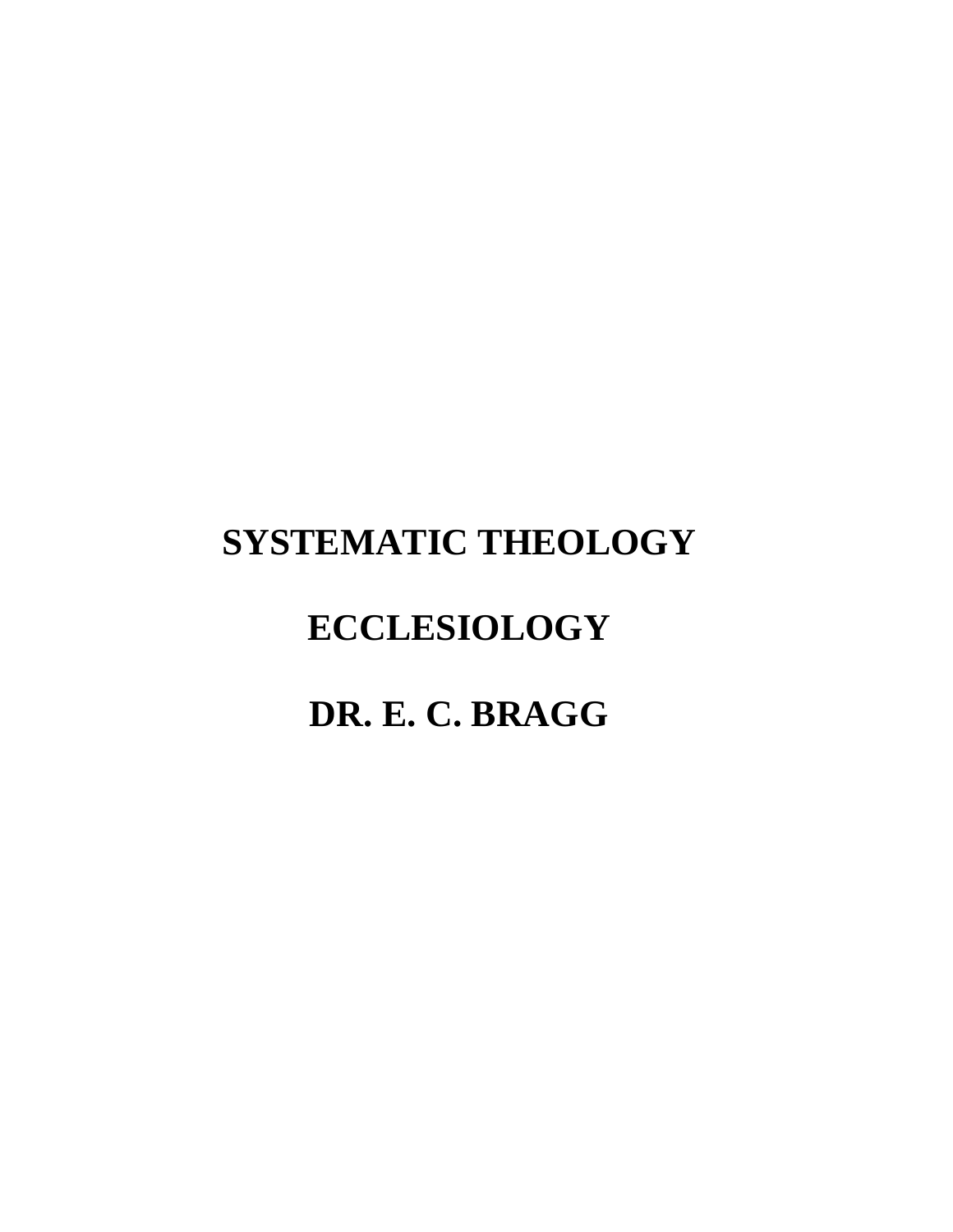# ECCLESIOLOGY

# TABLE OF CONTENTS

## I. Introduction

- II. The Origin of the Church (Where and when and how)
	- A. Pinpoints the Beginning of the Church
	- B. The Nature of the Church
- III. The Organism of the Church: (The What)
	- A. Negatively (What the Church is Not)
	- B. Positively (What the church is)
- IV. The Organization of the Church
	- A. Relationship of Christ to the Church
		- 1. Christ is Head of the Church
		- 2. Christ is the Heart of the Church
	- B. Protestantism's Four Primary Forms of Church Government
		- 1. Individualism
		- 2. Episcopalian
		- 3. Presbyterian
		- 4. Congregational
	- C. The Fact of the Local Organization
	- D. The Method of Local Government
	- E. Local Officers in each Church
	- F. The Ordinances of the Church
		- 1. Names for them
		- 2. Number of them
		- 3. Efficiency of them
		- 4. Nature and Observance of the Ordinances
			- a. Baptism
			- b. The Lord's Supper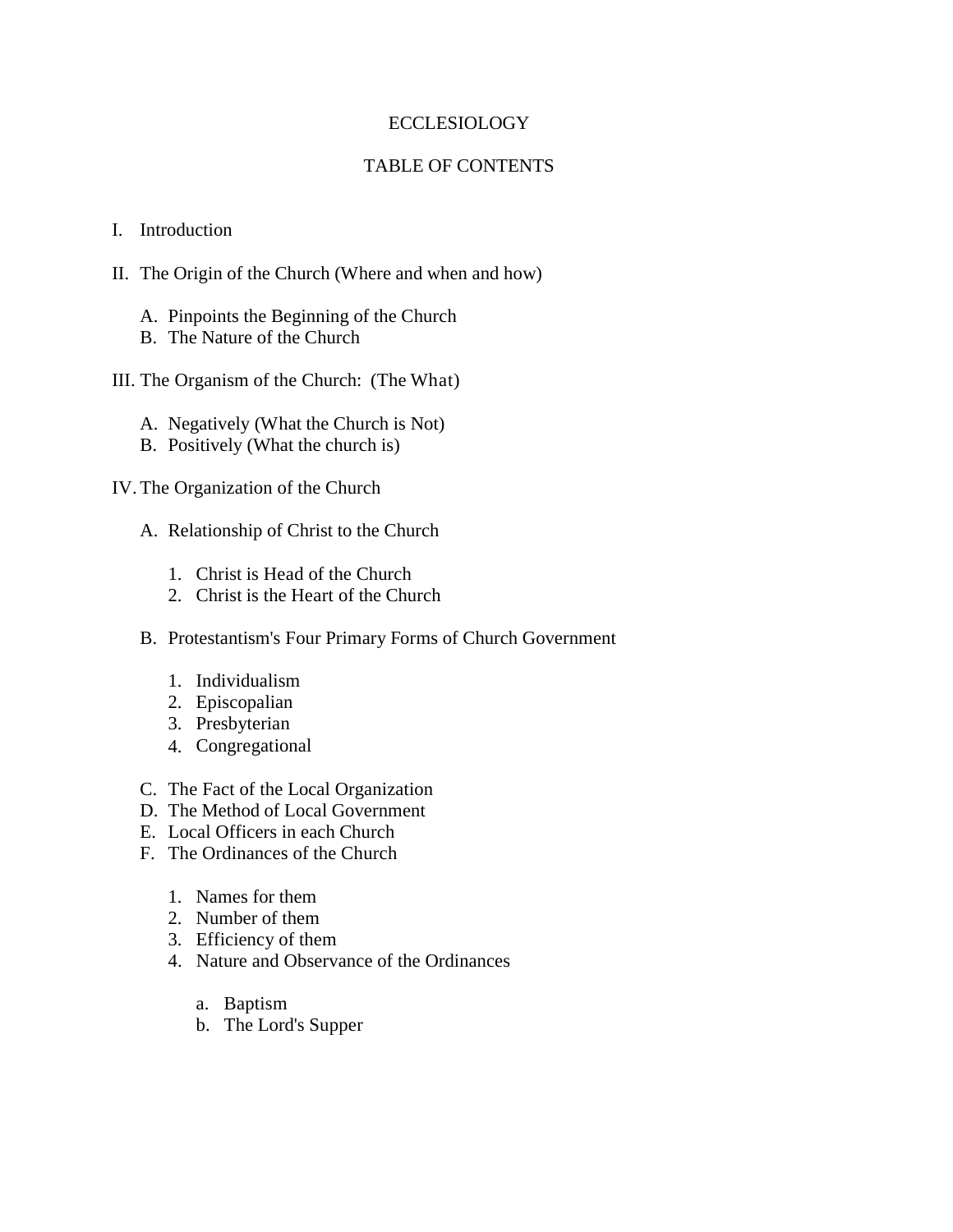#### ECCLESIOLOGY

#### I. Introduction

 The Doctrine of Ecclesiology is the Doctrine of the Church. It is the study of its origin, its nature, constitution, ordinances, and activities. We shall confine our consideration to four topics: The origin of the church, the organism of the church, the organization of the church and the ordinances of the church. There is always in the popular mind the hazy conception of the church as a club, a mutual society of kindred minds and a continual confusing of the church with the kingdom of Heaven. How often is the aim of the church stated as, "Advancing the kingdom" and "bringing in the kingdom," "establishing the kingdom," many times making the church a political thing. Men lose sight of the primary nature of the church as a "called out" body of people "for His name," a heavenly people, one body separate from all other men of the world as a unique heavenly bride of Christ. Ignorance of its true nature is also displayed in classifying all the saved of all the ages as "members of the church." Some would even out all the sinners who, like the "mixed multitude" which followed Israel, fasten themselves for one reason or another like parasites to the church, as bona fide members of the church. We must always see the distinctive nature of the church both as to dispensations and as to its membership as containing only the born-again, not an earthly organization but a heavenly organism.

#### II. The Origin of the Church (Where and when and how)

 It is of the utmost importance to see the absolutely new character of the church; that it is not an out-growth of the Old Testament, Jewish economy, nor its ordinances revamped or converted Jewish rites. Hebrews 8:1-9:28 shows us the fact that there had to be a new covenant and it could not been enforced until the death of the testator (9:16), and the removal of the Old Covenant. (Thus Paul shows in many ways that the saint is not under law but under Grace, married to another. Romans 7:1:4, Paul so graphically shows the contrast to our position now as to that under Law in the Old Testament until one can hardly see how a saint can be ignorant of the fact that there was no church (in the New Testament meaning of the Word, considered later) In the Old Testament, or in the Gospels Christ was "made under the law," Galatians 4:4; and as a "minister to the circumcision, to confirm the promises made unto the fathers," Romans 15:8, and that he never established the church while upon earth is very evident by the future tense of His utterance, "I will build my church," Matthew 16:18. Many try to misquote the words of Jesus here, "I will continue to build my church;" that is erroneous Greek, not the present indicative, but the future indicative action, action to take place in the future. It is the same as the "I will give unto you the keys of the Kingdom of Heaven," not delivered unto Peter until after Pentecost, Greek oikodomeo, is that of a "house builder" - and Paul says he was the Master architect, I Corinthians 3:10, Greek, arkitekton - master builder – skillful architect. The text is without any misunderstanding; Christ is yet to build His church when He spoke these words in Matthew 16. In Acts after chapter 2, we have the church mentioned repeatedly (24 times) as an established entity. Where and when and how did it come into existence? In the great High-priestly prayer of Jesus in John 17, there was a looking forward on the part of Jesus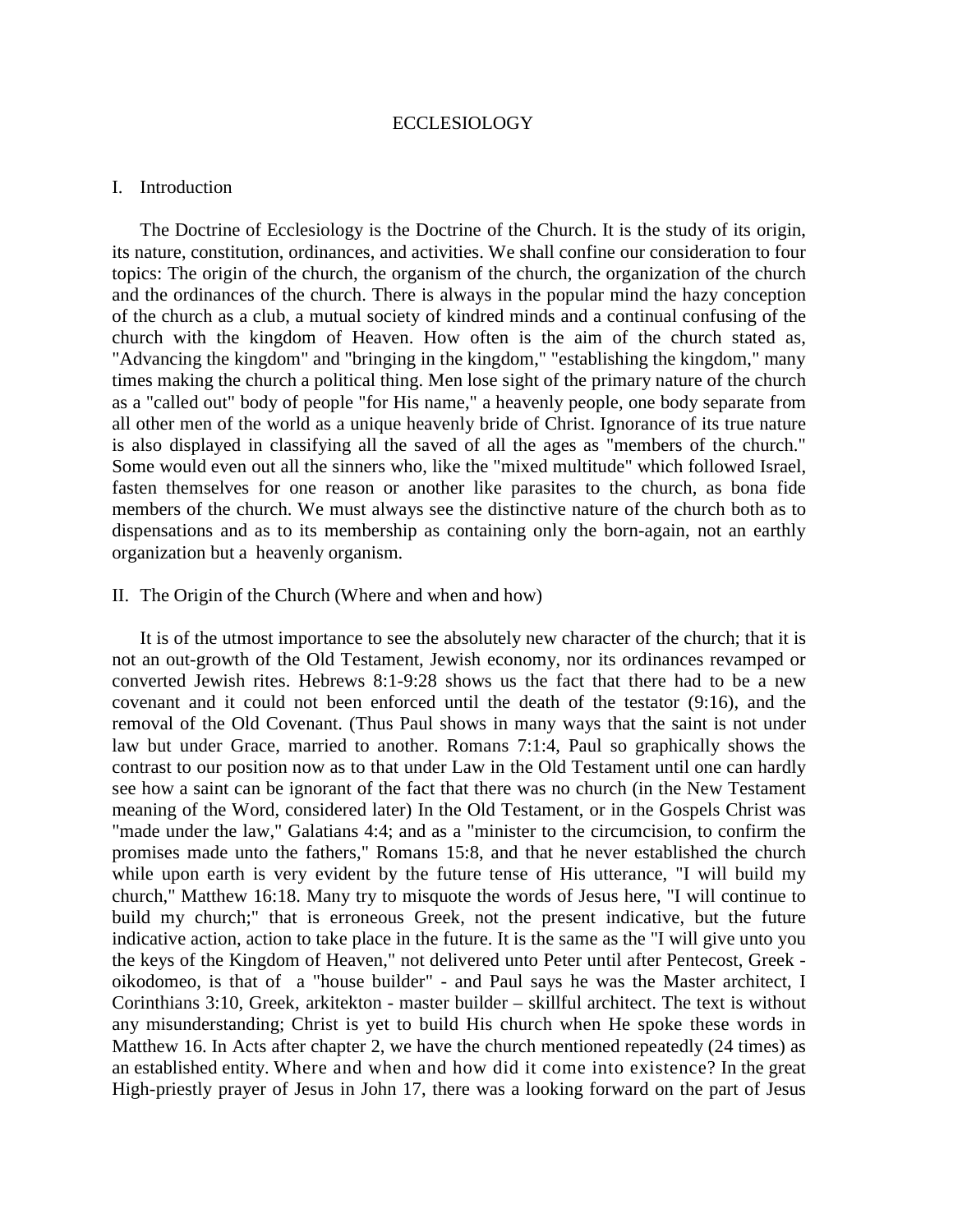for a new kind of keeping for His own, a future new kind of relationship between Himself and the Believer and, also, all through the Upper-room discourse, a new revelation of a coming Comforter Who not only is with them but in them. You cannot read the wonderful promises Jesus made in this discourse without seeing a new relationship, a new revelation, and a new economy or administration. Let us briefly sum up this line of inference pinpointing the birth of the church.

 There are two lines of argument to show that the church had its birthday on the day of Pentecost, and no prior existence. The first line of argument we are pursuing right i.e., showing the future nature of the church by Christ's prediction of "I will build my Church", etc.; and the second is the very nature, Ecclesiology, of the church as requiring the agency of the Holy Spirit to baptize the believer into the Body of Christ.

A. The first argument Pinpoints beginning of the Church, "Upon this rock I will build my Church;" continuing our first line of argument for Pentecost as the birthday of the church. Note: The very absence of any mention of the Church in the Gospels except for two times and those in a future sense marks that important body as a future one. Not until the head of the church, her risen Lord, had ascended to the Father, glorified, could He send the great Administrator of the Church, the Holy Spirit. In Acts one, the disciples are still waiting in expectation for the Holy Spirit. Immediately after Pentecost, the Church as a corporate body is recognized, Acts 2:47, "The Lord added to the Church daily such as were being saved." (Vs. 41 just added about 3,000 souls "to them" is not in the original; 5:14 and 11:24 shows to what added, "to the Lord" i.e., to His body which is the Church. "To the Church" in 2:47 is omitted in most ancient manuscripts.) On Pentecost the prepared disciples were welded of the Holy Spirit into a Temple of the Triune God. cf. Ephesians 2:21-22. This they could not be without the indwelling of the Holy Spirit as Christ prophecied; "He is with you and shall be in you," John 14:17 cf., thus making them the new temple of God and, in their fullness, constituting the "building or habitation of God." Here is the meaning of the only time the tongues of fire are seen in the New Testament or in Christian experience - it was emblematic of the presence of God; it was the New Testament Shekinah Glory; God entering His house as He did the Tabernacle in the wilderness, and the Temple of Solomon. It signified a New House of God, a New Temple of the Triune God.

 There was no living building before Pentecost. Peter is careful to show that Christ is the chief cornerstone of this living spiritual house, but did not so become until disallowed of man, after His death and resurrection, (cf. I Peter 2:4-l0). Here again is the idea of the death to validate the New Covenant. This day of Pentecost sees the birth of the Church as a corporate body placed under the jurisdiction and administration of the Holy Spirit who indwells it. The very idea, then, of the church as the "habitation of God," a "Spiritual house," for God's indwelling had to wait the advent of the Holy Spirit on Pentecost, thus the order in John 7:38-39, "If I go I will send Him unto you," John 16:17. The coming of the Holy Spirit had to await the home going of Christ to send Him; hence, Pentecost pinpoints the birth of the Church. B. The second argument follows the nature of the Church, as made up of Spirit baptized believers incorporating them into the Body of Christ, a living union with their Risen Head, We ask the question, "What constitutes the Church as the 'Body of Christ'?" Paul gives the answer, "It is by virtue of its having all members who have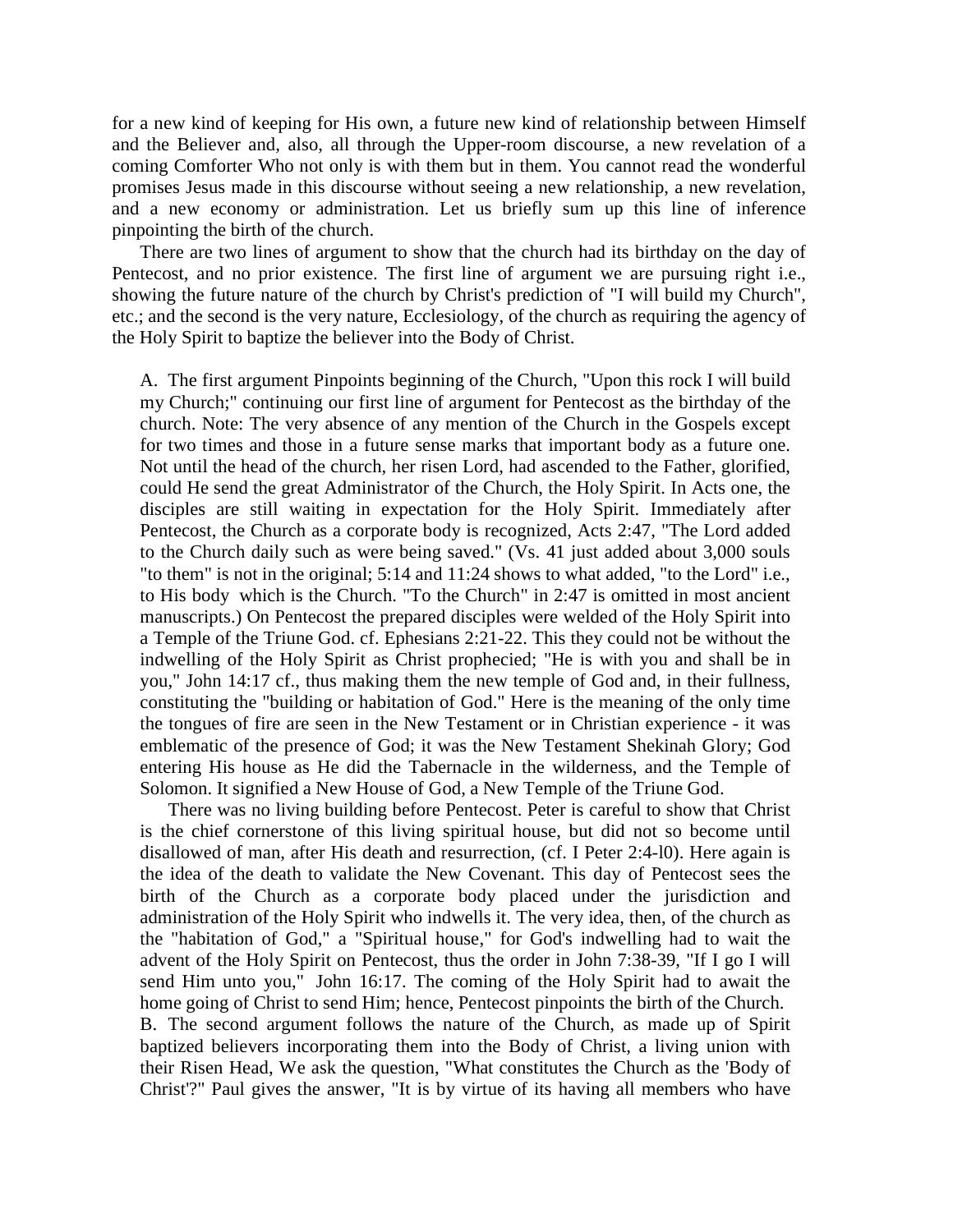been all baptized into one body by One Spirit, and all made to drink into One Spirit." I Corinthians 12:13. There is one Spirit or life in each member, the same spirit of life, the Holy Spirit, so that "though we be many members yet are we one body," because we have the same life; that is what makes our bodies one, hands, feet, etc., one-life courses through the body, so, with the true church, a living body of Christ, before the Baptism with the Holy Spirit and fire. Second, when, where, and how did that baptism take place? The answer must be, "Pentecost:" He wasn't poured forth before that, and in fact couldn't be until Christ was glorified. Compare John 7:39 with Acts 2:33; there could be no Church before Pentecost. Pentecost was the birthday of the Church; in the Gospels man is still under Law; Christ died for those who are under the Law.

III. The Organism of the Church: (The What)

A. Negatively (What the Church is Not)

1. One of the most prominent definitions given of the Church is erroneous, "The church is a voluntary association of believers, united together for the purpose of worship and edification." We could as accurately say that the body is a voluntary organization or association of members united together for the purposes of work and locomotion. There is nothing voluntary about it; but, as the voluntary action on the believer's part is to accept Christ, and, at that second, the Holy Spirit joins or unites him to the living Christ, as we shall see in our next division.

2. Another erroneous conception is that the church is an edifice for worship or a building of wood and stone, as, "The Church on the corner." No such usage of the word church is found in the Bible, rather, "The Church, which is in thy house," Philippians 2; Romans 16:5; Colossians 4:15, "their house, his house." Never is any building considered a church and we shall see is incongruous in the light of the etymology of the word for church.

3. Another erroneous conception is of the church as some particular denomination, Methodist church, Baptist church, or Presbyterian Church, many times with the exclusive meaning attached, "The," as though it were the Catholic church, the universal church and only church, hence so many bodies consider themselves the bride of Christ, the only "pillar and ground of truth,"

4. Following the same idea as number one above, the most common error is the consideration of the church as an organization rather than a so-called founder, or a local building named after the founder. From this arises the common idea that one can "join" the church of Christ. We believe in a local membership in a local assembly. There is need for this to give a community of effort and stability. We shall see that there is somewhat of allowance for the idea in the New Testament sense of the local assembly; but it has been carried to all kinds of extremes of closed communion to all but local members, need of a "letter" to qualify for any local functioning, and exclusions of all kinds. Paul couldn't preach in many modern churches unless re-baptized and joined up, not to even mention Peter (a married man) who couldn't be a Pope in modern Roman Church? This idea of organization instead of organism has led the church into political alliances and a social gospel of human betterment, and made a mustard tree out of it, sheltering all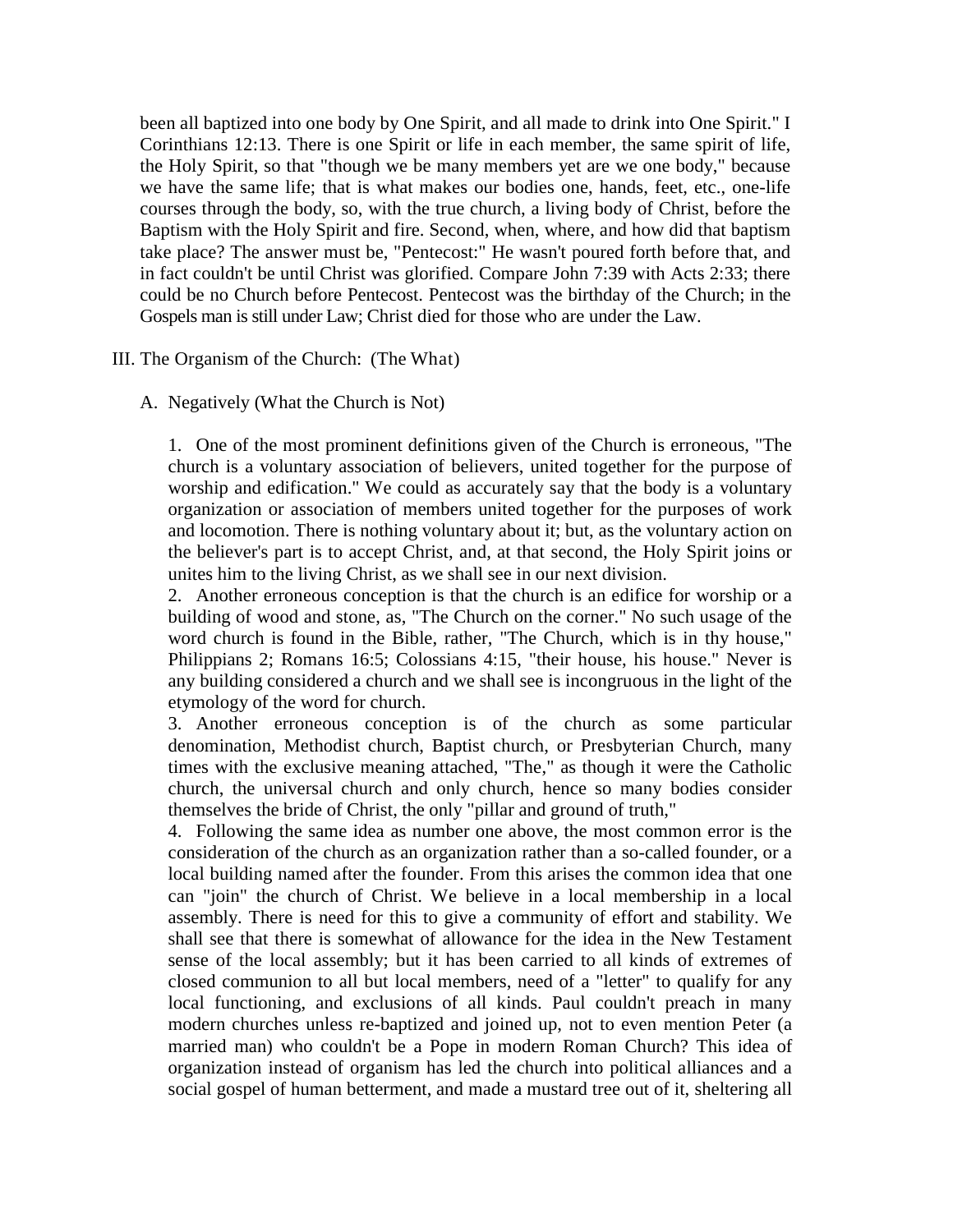kinds of fowls of the air.

5. To them should be added error of making the Church the Kingdom primal in the Old Testament to Israel and Christ on David s Throne, It is no wonder that the church of Christ has been counterfeited by the great arch-counterfeiter of all time, Satan, He has counterfeited everything God does. To name a building or organization a "church" doesn't make it one. God calls them in Revelation, a "synagogue of Satan." Lit., "Assembly of Satan" and doesn't see fit to honor them with the New Testament name for church. (Revelation 2:9; 3:9) As Jesus said to the religious leaders of His day, who claimed to be God's people, "Ye are of your father the Devil." Revelation 3-4 gives Christ's last messages to His church and in them He warns of the fact that a local assembly can cease to be a church when it loses its testimony, its light goes out, it ceases to be witness unto Him, "it can have a name that it lives but is dead," (Revelation 3:1). It can have its "Candlestick" removed out of its place, (Revelation 2:5), and even be vomited out of His mouth" (Revelation. 3:16);"Light that becomes darkness and salt that has lost its savor is good only to be cast out and trodden in contempt under foot of men," (Matthew 6:23; Matthew 5:13). An organization calling itself a church without Christ, with an unbeliever for a preacher, is an "assembly or gathering together of Satan."

#### B. Positively (What the church is)

1. First the etymology of the word Church. This is the only method by which we can arrive at the true nature of the Church. We cannot do as many theologians do, use the Scotch, German, or post, biblical Greek usage. They would make our Eng1ish word "Church" as it comes of Kurriakon for "God's House." This is never the usage of the New Testament "Church."

 There are FOUR primary words in the Greek New Testament translated church, or assembly, or congregation. They each have the general meaning of a gathering together; but the one properly translated consistently "church" carries an added etymological meaning defining it and the nature of the church itself.

a. Synagogue: Literally, a gathering together, or congregation. Only once applied to the true church, by James 32:2, "there came a man into your assembly." (James writing to the Jews uses a word familiar to them. This word Christ uses in Revelation 2:9 of the "gathering together of Satan," "synagogue of Satan."

b. Episynagoge: Twice used, II Thessalonians 2:1; Hebrews 10:25. In Hebrews 10:25, it has to do with faithfully assembling of yourselves together, but in II Thessalonians, it has to do with our assembling together with Him in the air. See how the word is used by Christ in Matthew 23:37.

c. Paneeguris: General assembly and church of the first born. Only once in the New Testament, Hebrews 12:23; correctly interpreted, "general assembly, or entire congregation or gathering." Not a Hendiadys, but no definite article at all in the Greek, so of the saved of all times and the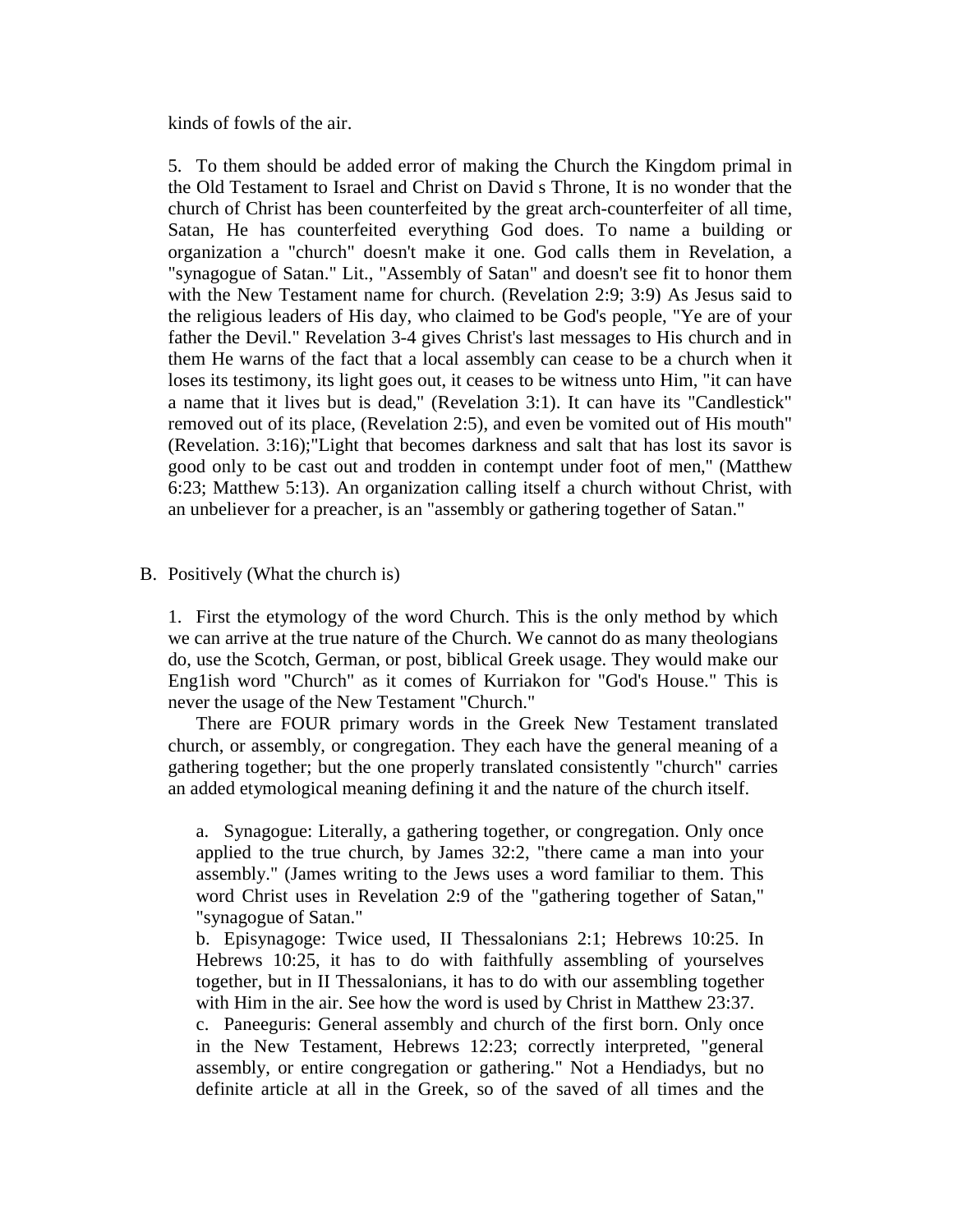ekklesia of the firstborn; Williams Translation, "Festal gathering and assembly of God's firstborn sons enrolled in heaven." The word signifies a gathering of assembly for festive occasion, so all toils, cares, tears, etc., over; that gathering will he as Jesus said, "To drink of the fruit of the vine anew in the Kingdom."

d. Ekklesia: The most common word translated "church" in the New Testament, Greek, ek--out, and kaleo, to call, hence a company or assembly of called out ones. It is a company of the kleetoi, the called out ones. It may be remarked that the Septuagint used it many times in the translation of the Hebrew gahal, for congregation or gathering. All too many have alighted upon the one time in the New Testament where it is used of Israel in the wilderness to try to prove that Israel was a part of the church; showing an abysmal ignorance of both the dispensational truth and the nature of the church, in Acts 7:38, R.V., correctly translated ekklesia here, "congregation in the wilderness," in the context showing the great gathering of called out Israelites gathered at Mt. Sinai. In Acts 19, it is used several times for the tumultuous assembly of the worshippers of Diana, God of the Ephesians, but there is no sense of "The church" there. There is one other extracurricular usage of ekklesia in the New Testament, Hebrews 2:12, where Paul is quoting from the Septuagint of Psalm 22:22, "In the midst of the congregation will I sing praises unto thee." In all the other, almost a hundred times the word is used, it means the true church purchased with Christ's blood, first in Matthew 16:18, "My Church."

There are three usages:

1.) Of the local assembly of called out ones, "The church in thy house," Philippians 2, The church in the house of Aquila and Priscilla; Romans 16:5, "The church in Ephesus,, etc., Revelation 2:3.

2.) Of the churches in a province, "Churches in Asia," I Corinthians l6:1; "Churches of the Gentiles," Romans 16:4; "Churches of Macedonia," II Corinthians 8:1; of Judea, Galatians 1:22.

3.) Of the whole body of Christ, "Christ loved the church," Ephesians 5:25; "Christ is Head of the Church," Ephesians 5:23.

 From the foregoing we can deduce the important truth of the nature of the church as to its body and, from others, its nature as related to its risen dead, Jesus Christ. The outward visible organization is not to be considered the true church of Christ. It may be far from it; it may be a synagogue of Satan. It may have a few who are true members of Christ's body, furthermore, it is not numbers that make a church "people" for His name, so a bride for His Son, Acts 15:14. Every born-again person in Christ is a part of the ekklesia - "the called out ones." From this we naturally go on to the climatical consideration of the nature of the church as not an organization but an organism. This, the New Testament affirms again and again. The two primary proofs are, "The Church, as the body of Christ," I Corinthians 12:13 and Ephesians 4:4; "One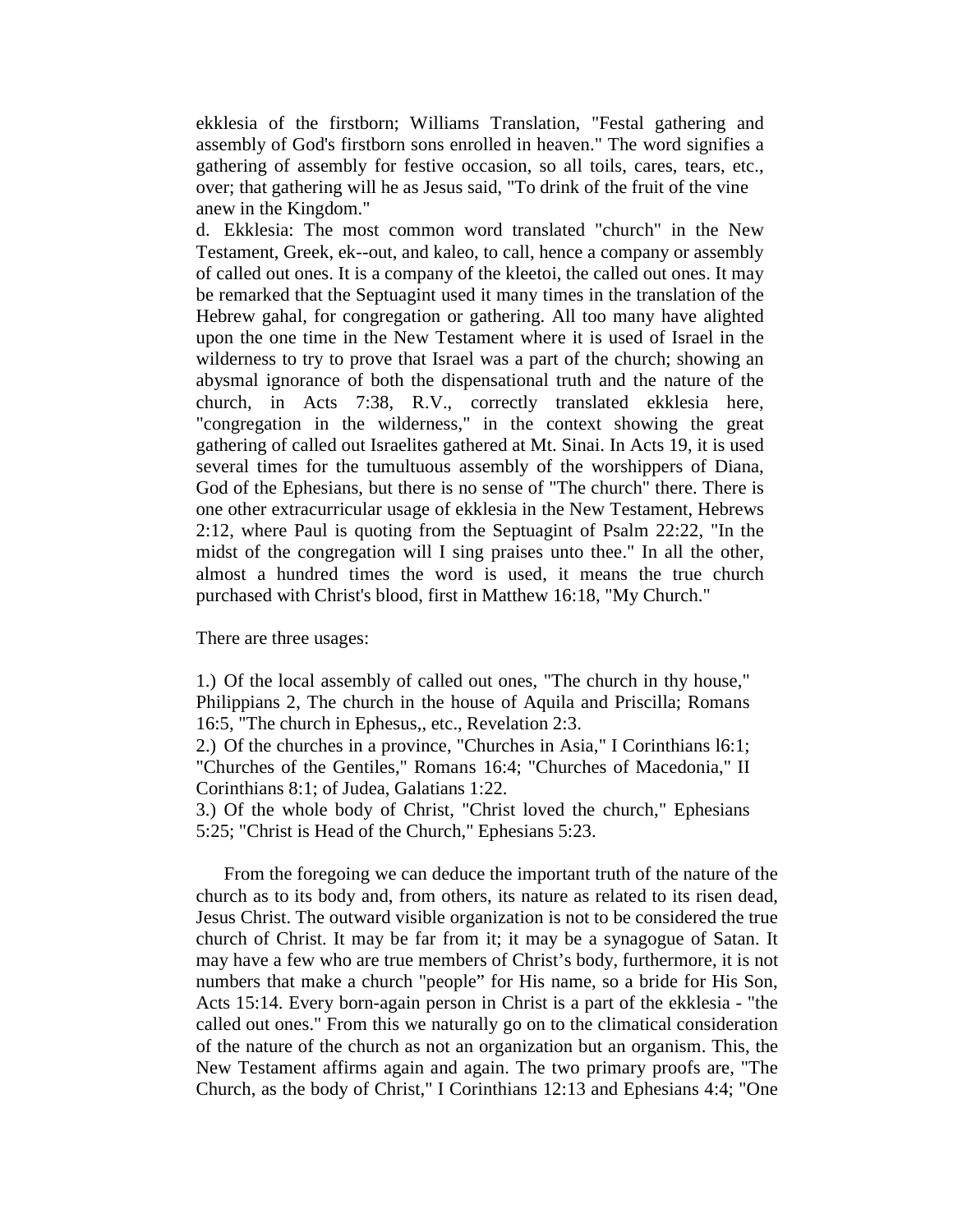body;" Ephesians 5:30, "The bone of His bone and flesh of His flesh." Every man or woman in Christ is in this one body - a living organism. The other line of thought is contained in the idea of a "living building," a habitation of God through the Spirit." Paul gives the idea of a living organism, Ephesians 2:20-22, a growing organism. (cf. Colossians 2:19), so Peter calls each member "Living stones," I Peter 2:5.

 The only method of entering this Body, becoming a true member of the Church of God is by being born again of the Spirit of God; Acts 5:14 says, "Joined or added to the Lord;" The true definition of the church from the Word of God: why He called it "My Church,""His body's sake, which is the Church, Colossians 1:24. Note: "His Body, Which is the Church." The church is His body; He is the head. How then can one be in the church without being in Christ? Don't be guilty of vague generalities about the church, losing sight of its living relation to her true Head, "Keeping in touch with the Head." It will save you from many God-dishonoring teachings and getting sidetracked from your true job of getting men saved, genuinely born again of the Spirit of God and added to the Lord, then to edify or build up the church.

#### IV. The Organization of the Church

 In this division we consider the organization of the church as to its government and functioning, especially in the local sense of the word. It would seem that, rather than the idea of local organization being excluded from the very nature of the church, it is in fact enjoined. Paul would make it a duty in Hebrews 10:25 for believers to continue their assembling of themselves together. We shall see that the very idea of the local usage of the word "ecclesia" carries the idea of organization, for fellowship, worship, united effort, and edification. They were not to be disjointed, isolated, individual particles but meeting together in common faith and effort to carry out the great commission and to strengthen one another. (This does not mean that the Lord intended all of the modern forms of "Lording it over the flock" and centralized forms of church control, with "Orders" and commands emanating from "headquarters." Some Protestant churches might as well have a pope in name as they have one in fact. There is no warrant in the New Testament for one man's control of all local assemblies or even of a group of men setting themselves up over the whole flock whether in their own denomination or of the church universal. The idea of a small group determining the morals, doctrine, and government of all the assemblies is unscriptural. The assemblies of like persuasion should in convocation agree as to some mutual creed as a matter of course; the Apostles creed grew out of such a need. There must of necessity be some universal basis of agreement as to what is "commonly believed among us" if there is to be any harmony within the same denomination. (This should not exclude a brother who is not in complete agreement with us on minor points, which do not affect the basic truths of our faith).

 Let us ask the question, "What constitutes a church in this local meaning of the Word?" We have seen the Lord's words, "Where two or three are gathered together in My Name there am I in the midst." Here is a church of two or three in assembly, in Christ's Name, with Christ in their midst in a unique way, different from His indwelling of the believer; but can a church be less than two or three? Yes, in some cases. When Paton was the only believer in all the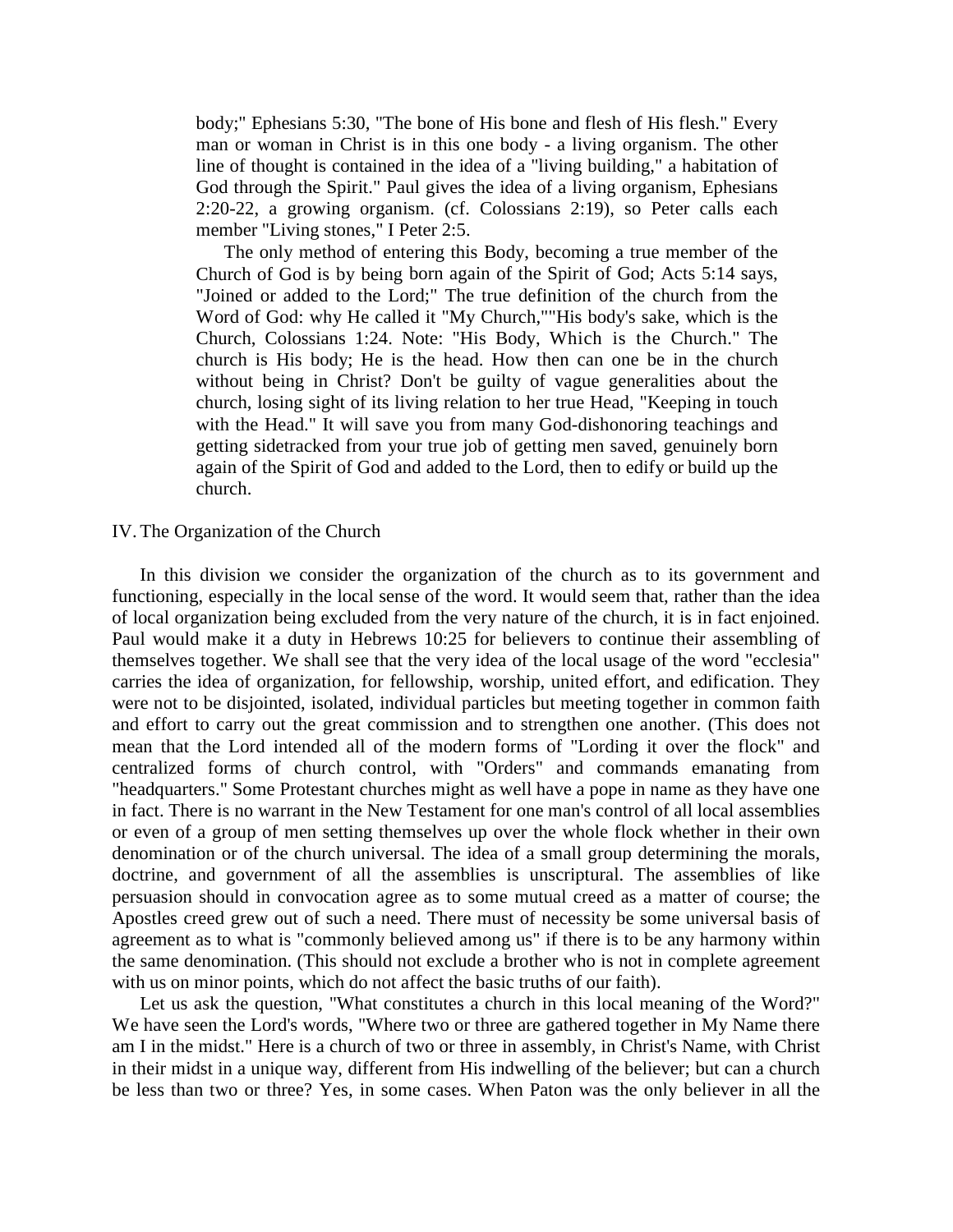New Hebrides, He alone constituted the "Church of Christ in the New Hebrides;" Moffat, when he was in Africa; Carey in India; and Morrison in China. Moffat ministered for forty years without a convert in Africa; he alone constituted the "Church of Christ in that part of Africa." As he won souls for Christ and met with them and helped them, and they united with or without formal effort of organization, they constituted the local church, Furthermore, there are humanly contrived Christian organizations of good character and influence which are not churches, but made up of folks who are Christians, such as WCTU, YMCA (in times past), Christian Endeavor, etc. They do not administer the Ordinances or take on the functions of the church. They are of human origin not of Christ's. We shall see that the church has divine authority given her of Christ, to bind and to loose on earth and validated in heaven.

 There is one other consideration before entering into the organization of the church; it is the relationship of Christ to the church. This relationship is two-fold; Christ is head of the church and the heart also.

#### A. Relationship of Christ to the Church

1. Christ is Head of the Church. Paul affirms this in I Corinthians 11:3 "The head of every man is Christ, the context shows in the church, Ephesians 1:22, 5:23, "Christ is head of the church" as the Husband is head of the wife; Colossians 1:18, "Head of His body the Church." This is His Lordship of the church as its founder, "I will build my church" and Christ never delegated this to man.

2. Christ is the Heart of the church as to its life, Colossians 2:19 and John 15:5; Christ is the Vine, we are the branches. The church's life is derived from Christ; severed from Him it is no Church.

## B. Protestantism has Devolved Itself into Four Primary Forms of Church Government:

1. Individualism. This teaches that there are no formal bonds of union between members, abhors all idea of membership cards or rolls, with no outward bonds, and the only bonds that of a mutual union with Christ. Each is an isolated unit, and only the chance of the particular believers having met together at that particular time constitutes them a church in that particular place. The Plymouth Brethren are the prime champions of this theory of church government, which is no government. The Friends also adhere to it. There is much truth in the affirmations made by them, in the minimizing of the governmental control and extolling of the spiritual nature of the church; but it fails to account for the government in the New Testament church. While abhorring all church government these same groups exercise it, some become leaders and do govern the very exercising of the closed communion common to them or exclusion from fellowship until approved is certainly against the very theory of government. The Brethren will not ordain ministers, yet certain ones become recognized leaders. You cannot possibly get a group of men together without either they will formally or otherwise recognize one as a leader, and elections, etc., will follow, The very nature of free moral agency and the effort to arrive at unanimity, organization must be followed. We night ask "How can a brother be excommunicated from the local assembly in discipline without some form of organization or government?" It doesn't have to be formal or written, but it must be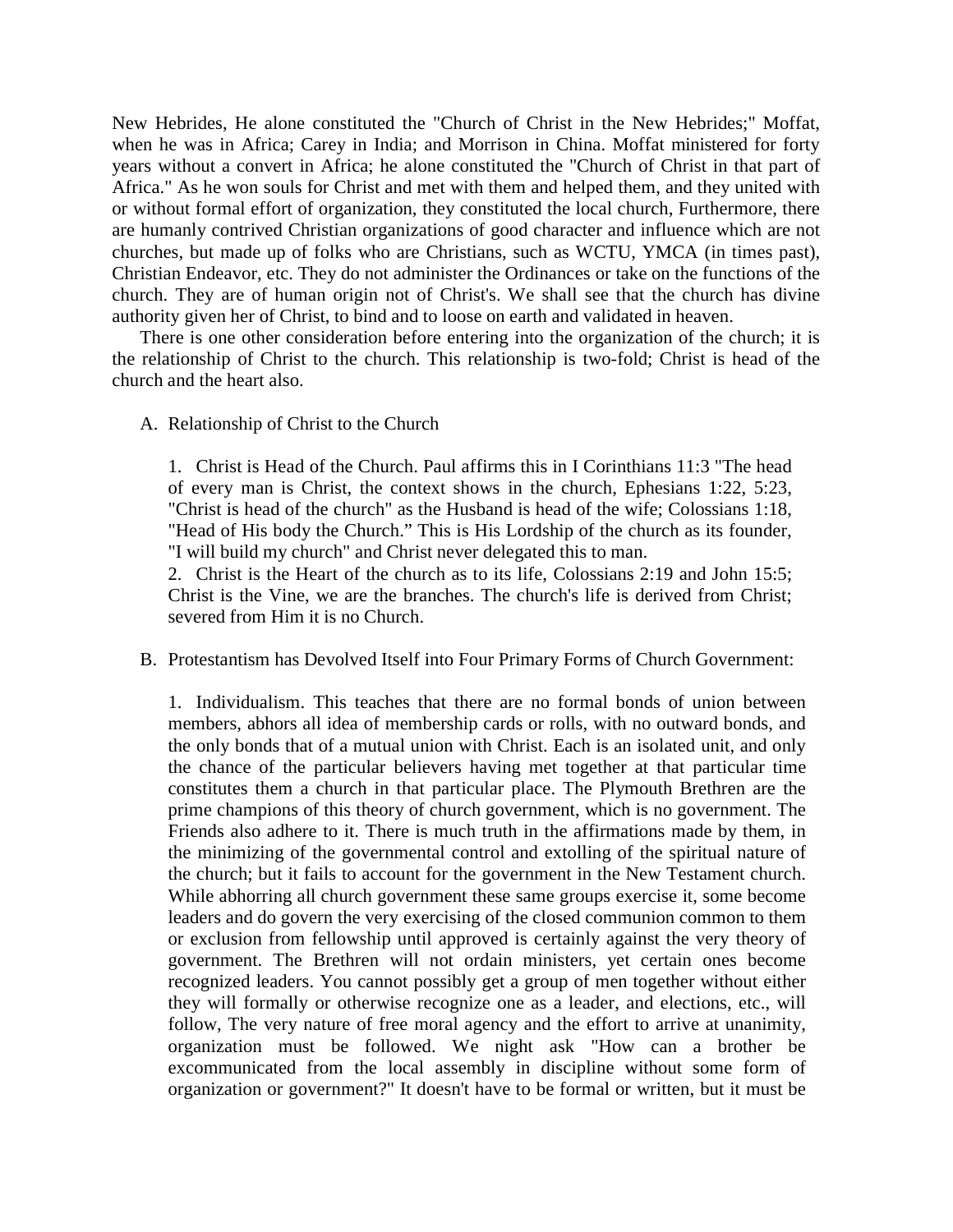recognized.

2. Episcopalian, from the Greek, "epicopes," Bishop, hence from or of the bishop, a government by bishops. The Anglican church of England, broken off from the Church of England, the Episcopalian Church of America, the Episcopal church of Scotland, the Methodist church are prime examples. Power is vested either in one or more bishops. Many Holiness groups follow this form calling him Overseer, but in truth vest him with governmental powers. The prime New Testament proofs advanced are "The presidency of James over the church at Jerusalem, the illustrations of Paul, John, etc. as having a number of churches under them," but these are Apostles with apostolic authority vested in them. There is no evidence that authority was to be given in any form of apostolic succession. In the Acts, "the apostles and elders," (presbuteros) and Presbuterous, and episcubos were used interchangeably; see Acts 20:29, the same men are called "episcopes" who were in Acts 20:17 called Presbuterous. The idea of these being bishops over a lot of churches is foreign to the New Testament. Note: Titus 1:5, "Ordain elders in every city;" Acts 14:23, "Ordained them elders in every church." It may be further noted the word is always in the plural in a local church, not elder or bishop, but elders, as in James 5:14 and Titus 1:5, "Elders in every city, etc." They really answer to our present board members, or elders.

3. Presbyterian, a form of church government investing the ruling power in the synod or a Presbytery of all the ministers. This includes all Presbyterian churches, Cumberland Presbyterian, and most Reformed churches. This form of government is built upon the recognition of the parity of the ministry and the recognition of the authority. Dr. Thornwell, Presbyterian:

a. That the church is governed by representative assemblies;

b. Those assemblies constitute two houses, or two elements, the preaching and ruling elders;

c. The parity of the eldership, all ruling and preaching elders appear in our church courts with equal credentials and rights.

4. Congregational, a voluntary aggregation of churches with the authority vested in the local assembly, as the Congregational Methodist church, Congregational church, Baptists churches and many independent churches. Many times these unite in fellowship and formulate a denomination or communion of churches, but the supreme authority rests with the local assembly not in a bishop, or synod. From the very nature of the church and the local assemblies in the early church, it seems as though this is the primary New Testament form of government, allowing as it does for full local autonomy, Spirit direction, and initiative. No governing body, either of representatives or of self-appointed loaders, controlled the early church. The entreaties of Paul directed to each church was not of centralized authority, but of apostolic appeal and local jurisdiction. It is also of interest to note that this local autonomy of the. Congregational form of government has been the salvation of a local group or assembly when the denomination of which it forms a part has gone modernistic or astray.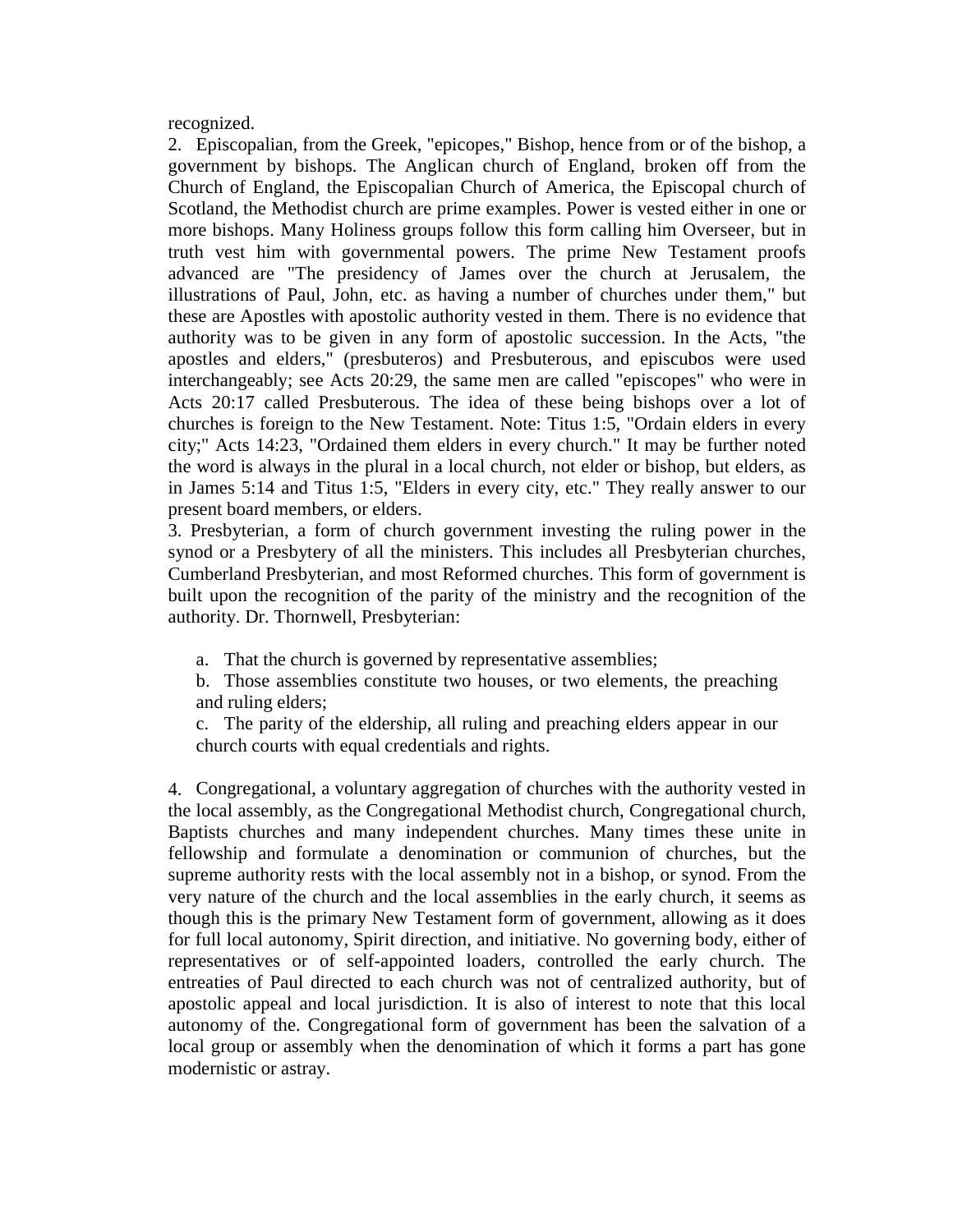C. The Fact of the Local Organization

 Men have confused the fact that organization may exist without formal acknowledgment in writing, without records, membership lists or formal elections, and even without tacit admission that there is organization. Certainly in the New Testament there is abundant proof that some sort of organization was used. We may note, however, that the very lack of any clear, rigid complete outline of government is an indication that the church was not to be a stereotyped legalistic body, but rather a spiritual body ruled as the Head sees fit. In the Old Testament, God did not leave it to provide initiative to order religion. It was all prescribed by Law with penalties for infringement. The only Doctrine we can build of church government in the New Testament must be illustrative rather than legislative. We may deduce how they organized. but can also have room for much charity towards those who differ. Let us note briefly a few indications of organization:

1. The power given by Christ to excommunicate a recalcitrant brother. Matthew

- 18:19; carrying with it power to loose or bind;
- 2. Stated times of meeting, Acts 20:7, first day of the week;"
- 3. Elections of officers, Acts 6:5-6, (Deacons);
- 4. The fact of Holy Spirit selected ministers, etc, with authority over the church, Acts 20:17-28. Acts 13:2;
- 5. The taking of collections, I Corinthians 6:1-2;
- 6. Discipline, I Corinthians 5:4-5, 13;
- 7. Letters of commendation, Acts 18:27; II Corinthians 3:1;
- 8. The lists of membership of widows, I Timothy 5:9;
- 9. Uniform customs, I Corinthians 11:16;

10. Ordination, Greek, "choirotorco," to elect or designate by the hand, Acts 14:23. First by apostolic appointment, but later in I Timothy and Titus the qualifications were passed down to guide the church in selection.

11. To this is added the 'laying on of hands of the presbytery," I Timothy 4:14; 12. Imparting the gifts of prophecy, this authority even extended to the laying on of hands and separation of Paul and Barnabas to missionary work, Acts 13:11

13. There was the right hand of fellowship, Galatians 2:9, acknowledgment of proper grounds to be admitted into fellowship. Those are but a few of the inferences; but all show that the local church was more than a mere aggregation of believers, meeting together the very severance of a member in discipline, the right hand of fellowship, the definite place of meeting as, "the church in Ephesus," the reception of members into fellowship as Romans 14:1. All of these are marks of organization and closely knit communion.

# D. The Method of Local Government

1. There was no subordination of the local church to the centralized synod or any church to other churches. Acts 15 is clear as to this, it is the very test used to try to prove subordination to a council or assembly. It was to settle this question along with the keeping of the law that this assembly called. It decided against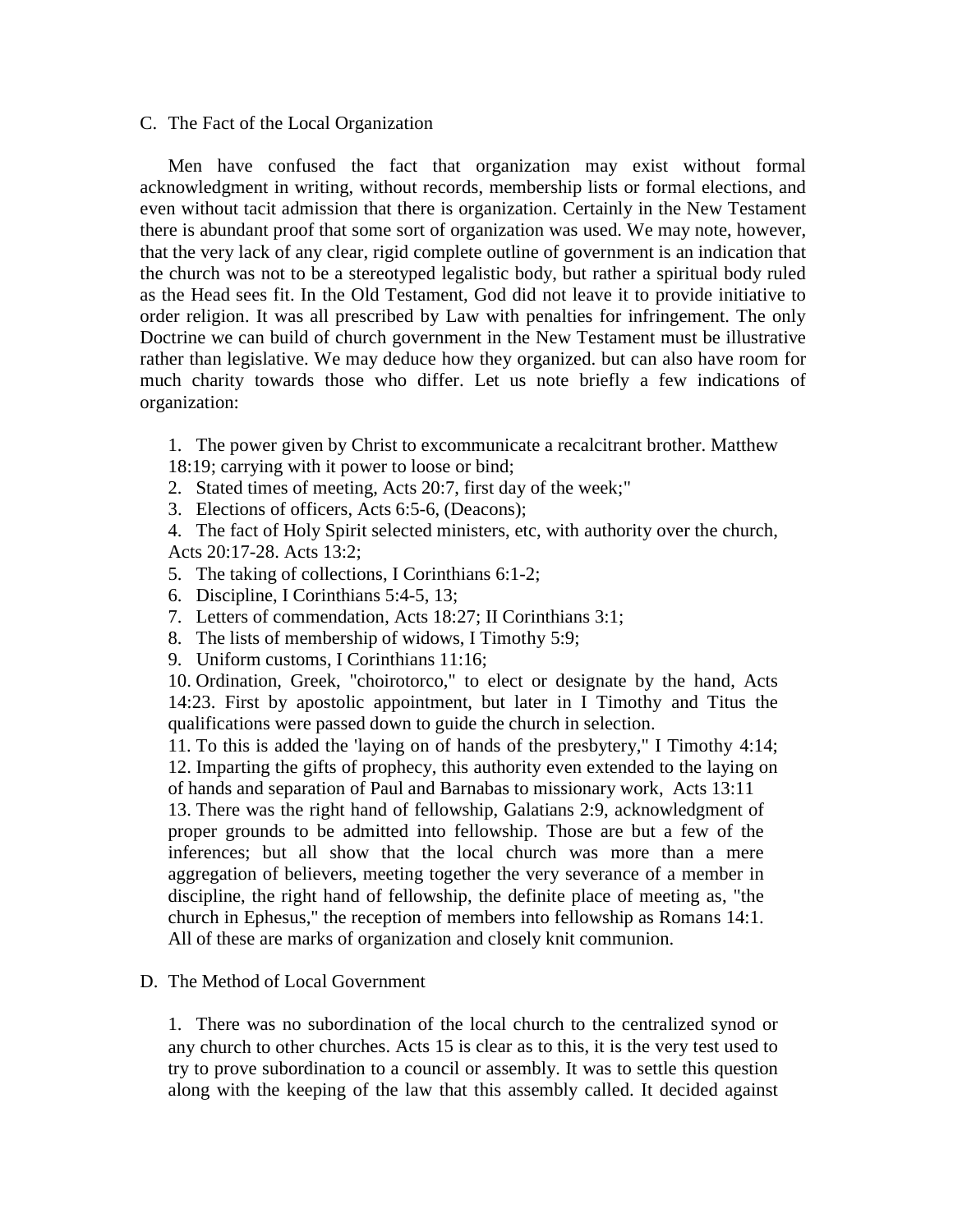any compulsion to conformity on the part of the Gentile churches to the common practice at Jerusalem. (This, according to Paul was proven contrary to the principle of grace, i.e., that the law was still to be kept.) Each church was an independent body with all local governmental powers and authority. This did not preclude an interrelationship as the Apostles taught the oneness of the body of Christ, and the common salvation, the unity of the Spirit and the bonds of fellowship. At the first there were no hidebound exclusive denominations so that among the Gentile churches, at least, a Christian from Ephesus could not fellowship with one from Galatia without "joining" or getting "saved all over again." There was a marked line of cleavage between the Church at Jerusalem with its legalism and the Gentile church, Galatians 2:7-8. This was racial more than anything else.

2. The method of organization was very simple, Acts 14:13, "They ordained them elders in every church," Titus 1:5, "To correct things wanting and ordaining elders in every city." There seemed to be no great ceremony on the part of the Apostles to organize a local assembly, but rather a simple uniting of all the local converts by common faith, and the simple uniting of electing and ordination of elders to take the helm and conduct the affairs of the local assembly. This is much the present true method of organizing a church, a Godcalled man today can so organize a church with Christ's approval and seal.

3. That this local organization carried some kind of membership list or roll seems to be the general meaning of some Scripture references, as in I Timothy 5:9 "widows on the lists" and the exclusion of recalcitrant and evil brethren from the local church, and Matthew l8:l5-19 and I Corinthians 5:4. It shows that the local church had jurisdiction over its membership to admonish, correct, and even to withdraw fellowship from him, I Thessalonians 5:14, II Thessalonians 3:6, 14-15, and Romans 16:17, so a false teacher was not to be received into one's house or bid Godspeed, (seems to have the idea of help) II John 9-11. In the first formation of the church, lacking local government and organization, the Holy Spirit kept this pristine purity intact by miraculous intervention in the case of Ananias and Sapphira, and probably many seemingly natural deaths (I Corinthians 11:30) and other judicial separations; but it is manifest that Christ intended the church to be free from hypocrisy, false doctrine, and moral contamination.

4. The officers of the church local and of the church universal; negatively first, there has arisen both in the Protestant and in the Catholic Church an increase of unauthorized officers and separation of the clergy and laity. In any kind of hierarchical system of church government there is both danger and unscriptural traditionalism. For illustration: note the Holy orders of the Catholic Church, divided into sacred or Holy or greater orders, comprised of bishop, priest, deacon, and sub-deacon (not to mention all their archbishops, cardinals, etc. and the Pope), then the minor orders, Acolytes, excorcits (pretty inactive in this demon possessed church) lector or reader, and doorkeeper; but there are many others like nuns, monks, secret orders, etc. There is no biblical authority for any of it. Lack of biblical authority, however, has never been a deterrent to Rome.

Second positively: There were general officers serving the whole church, and not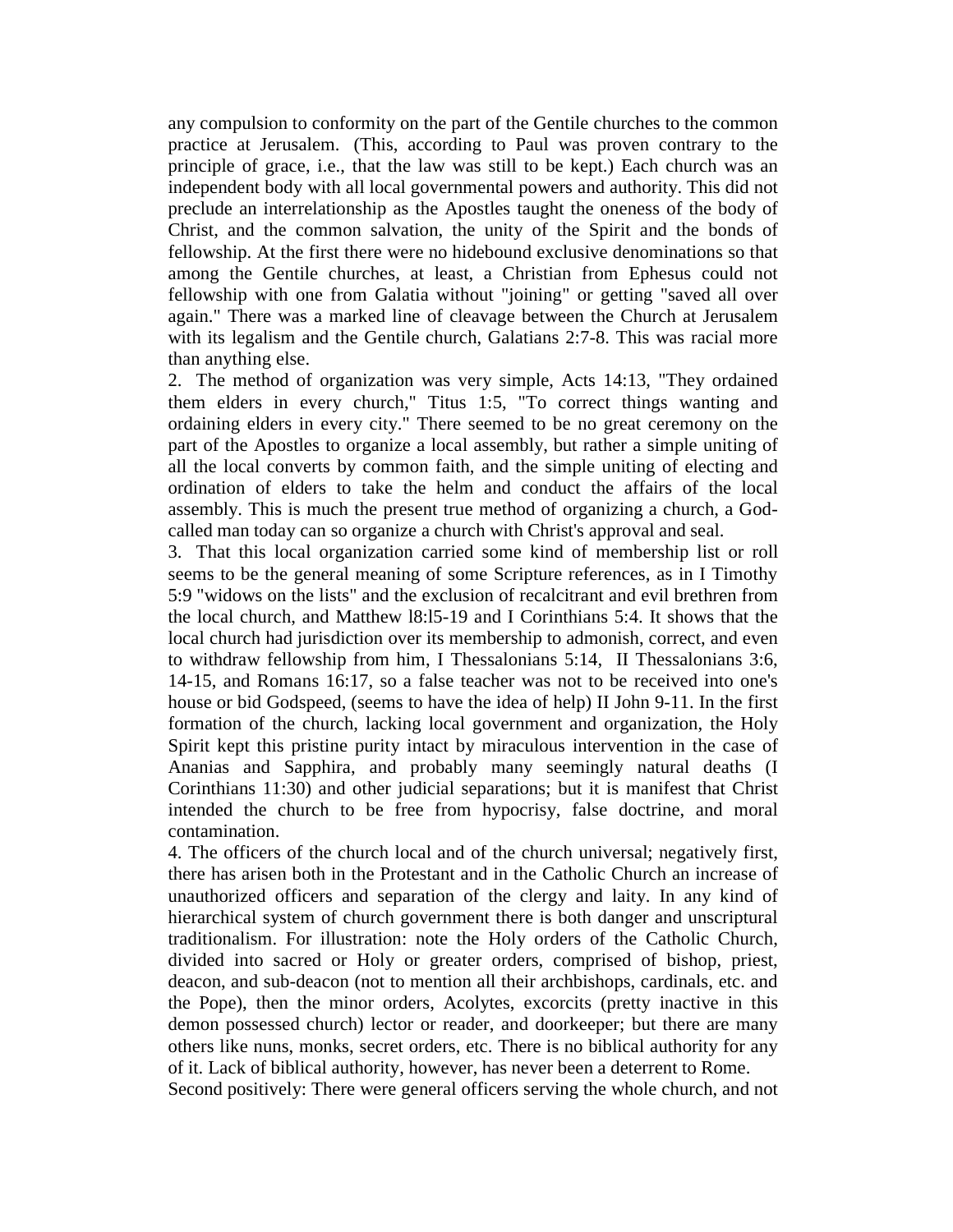of any local appointment or election. They carried divine credentials and were separated first by the Holy Spirit to their office. These were "first" apostles, "secondarily" prophets, then evangelists, lastly, to these, may be added the "teaching shepherds" who were given to the whole church, and not just locally since they often were called of Christ to change their field of labor. This list is given in Ephesians 4:l1; the "He" is very emphatic in the Greek, "He, Himself, and no other" is the one who gives these officers to the church.

a. The Apostles, personal delegates of Christ, Galatians 1:1. The Word Apostle means a personal delegate, or sent one. There is absolutely no record of any succession of this office to others. The two prime credentials of the office seems to have been "signs of an Apostle," special miracles, II Corinthians 12:12, and having seen Christ in the flesh, so a personal commission from Christ in the flesh". See both linked in Hebrews 2:3-4. See I Corinthians, 9:1, "Am I not an Apostle, have I not seen Jesus Christ our Lord?" Revelation 2:2 shows Ephesus had tried those who said they were Apostles and were not; they must have had ways. Paul states his authority again and again. Paul was just as much chosen personally of Christ as the twelve were, Luke 6:13. Note their singular authority, Acts 2:42. Others called apostles definitely are Barnabas (Acts l4:14) and Titus, maybe other brethren like Luke, Mark, and other companions of Paul with the gift of inspiration, II Corinthians 8:23, (messengers - apostles); Cf. Philippians 2:25, where messengers might refer to only being sent by the church at Philippi, or Apostle from there. Along with the prophets they formed the "foundation of the church, Ephesians 2:20, and ranked first by Paul in every catalogue, and, from the many inferences, carried the gift of inspiration and infallibility in utterance of God's message and writing the New Testament, and being the chief part of the foundation upon them evolved the "care of the churches," II Corinthians 11:28, personal superintendence and the authority of Christ, I Corinthians 5:4-5, and founding and organizing of the churches, Acts 14:23, formulating of the doctrine for the church, Acts 2:42, carrying the same inspiration as the rest of the Scriptures, II Peter 3:16.

b. Prophets. Like the Apostles, there is no reference anywhere of their having been elected, cal1ed of God and given to the church by Christ, Ephesians 4:11. In the book of Acts it would seem that an ability to foretell the future marked many of the prophets, and every Apostle had this prophetic ability, Acts 11:27, 13:1 (There Barnabas was first a prophet, and then as sent Christ an Apostle, 14:14, Agabus, 23:10, Silas and Judas were prophets, l5:32, as a gift of the Holy Spirit, I Corinthians 12:28, Romans 12:6. It seems more of a gift than an office, and covered more exhortation, edification, and comfort than foretelling of the future, I Corinthians 14:3. Since it was a gift, it was not to pass away in the church but with the rest of the gifts be a part of the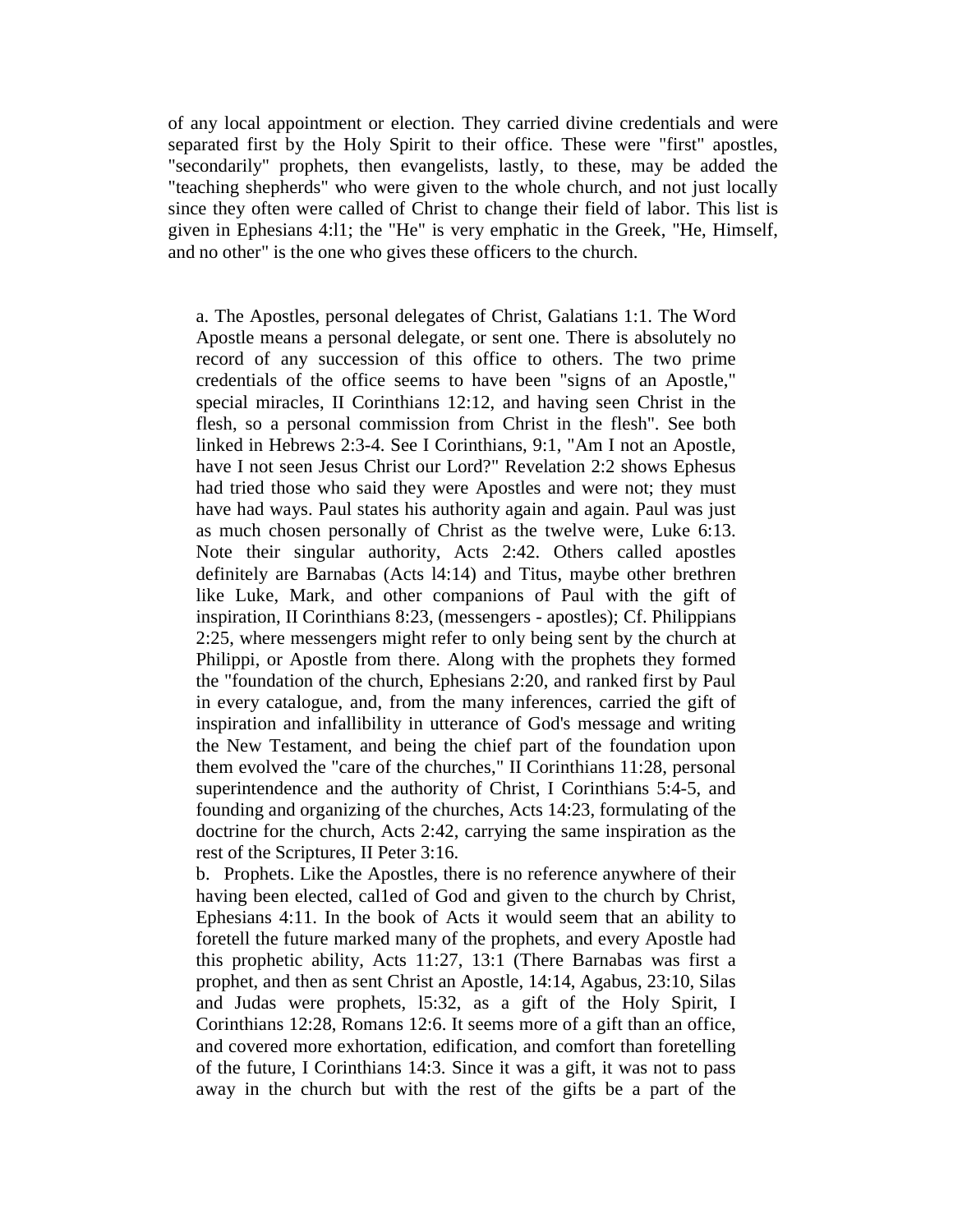ministration of the Spirit.

c. Evangelists. Among the most prominent in the New Testament is Timothy, II Timothy 4:5. They were distinctly given to the church by Christ, Ephesians 4:11, Philip was an Evangelist, Acts 21:8, with four daughters, we did prophecy. In reading of Timothy one and two we arrive at the prime conception of an Evangelist, then as a delegate of the Apostle carrying His authority as they carried His message and ministry where He could not be. Their ministry seems to have been one of traveling from church to church. To Timothy, "Preach the Word," reprove, rebuke, and exhort, II Timothy 14:1. It seems evangelist then as now, if following the Spirit's leading, is more of exhorting types.

E. Local Officers in each church. These are three since we put the pastor in this group because his ministry is restricted as long as he stays in one church.

a. Teaching shepherd or pastor, Ephesians 4:11. The Greek here is a hendiadys, pastor, (Lit., Shepherd) and teachers, equals, "Teaching Shepherds." See the words of Christ to Peter, "Feed my sheep," John 21:16, linked with the admonition of Peter himself in his first Epistle, 2:2, "Desire the sincere milk of the Word that ye might grow thereby;" and Paul's charge to Timothy, II Timothy 4:2, "Preach the Word," all give us the idea that there is but one food for the New Man - that is the Word of God. Therefore, it is necessary for the shepherd of a flock to see to it the sheep get the right diet from the Word of God. It is very evident that in the early church this leading pastor came from among the elders or presbytery and it would seem that there were chosen a number in each church, but, as in any number of associated people, there must be a head to take charge and keep order, In Revelation 2- 3 this one is called "Angel of the church" and in Chapter one of Revelation, he is designated "a star" and held in Christ's hand. There were two names given these, presbyters, and bishops. The translation of presbyter- elder; of bishop or overseer came from episcopes, but they were of the some office, Acts 20:17, 28, and shows this. Titus was left in Crete to ordain elders in every city and, in the Epistle to Titus, Paul said, "A bishop must be blameless," Titus l: 5-7. Peter says the duty of an elder is to feed the flock (take the oversight), I Peter 5:l-2; and Paul mentions but two offices in the local church, Bishops and Deacons, Philippians 1:1 and I Timothy 3:l.

b. Elders, from whom the pastor comes (as above.) It is evident that there was to be more than one elder in each church, Acts 14:l3. It is in the plural most of the time. Their qualifications were, I Timothy 3:1-7 and Titus 1:5. The duties of the elder were to "rule the church," I Timothy 5:17, and were supported by the offerings, vs. 18. (Cf. Hebrews 13:7), and be an "Overseer," as Acts 20:28 (episcopes). I Timothy 5:17 signifies that there is a special elder who is given to the "labour of the Word and doctrine," Cf. I Timothy 3:2, "Apt to teach," (Fit to teach); Williams, "Skillful to teach," Greek, didaktikos of II Timothy 2:2

c. Deacons, "diakonia," meaning minister, service, and, most of the time when without specific designation, servant. The first election of then is found in Acts 6, where the "fullness of the Spirit is seen as the prime qualification and the idea of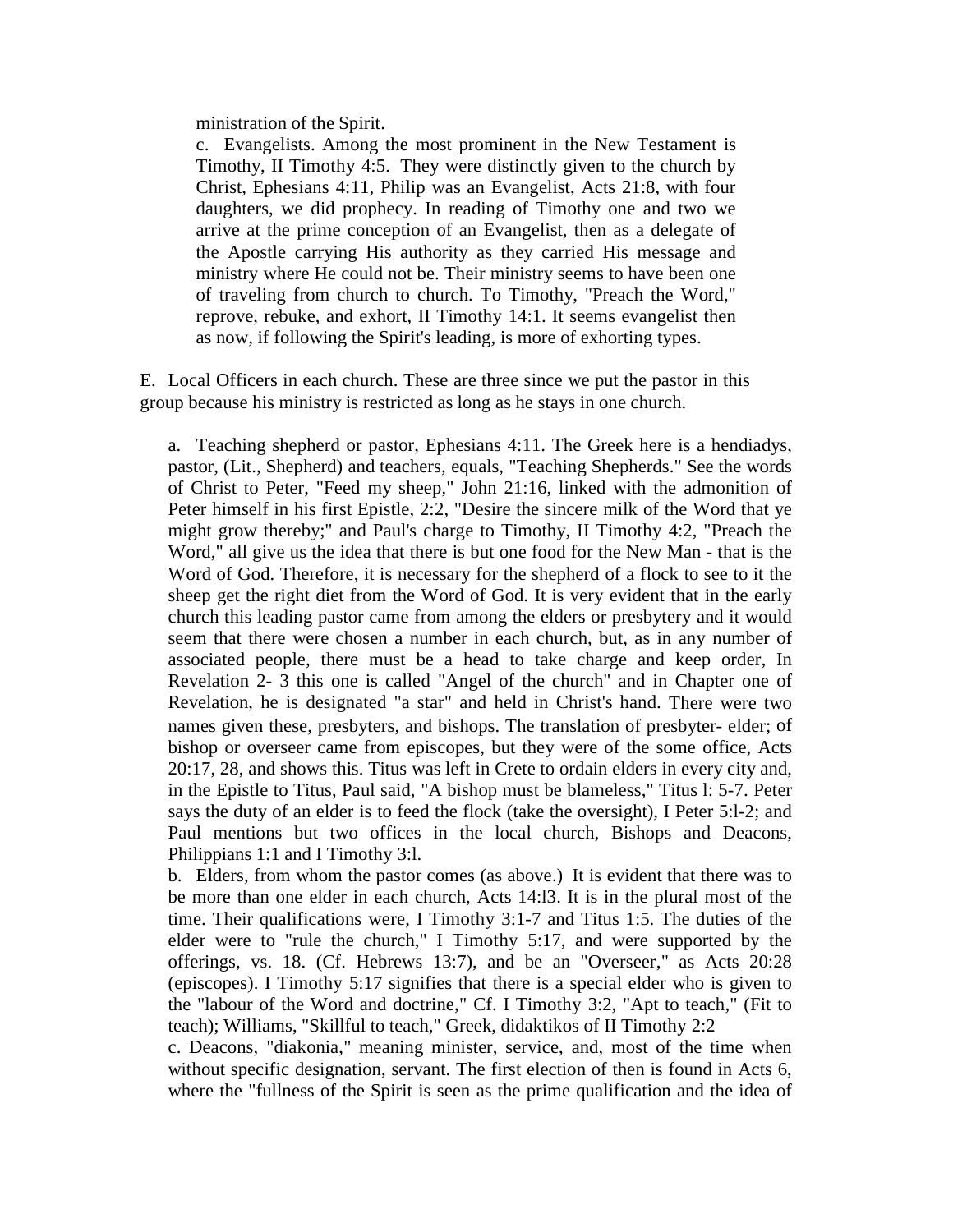their service is shown; namely, carrying on the ordinary business of the church. In Acts it was dispersing the community of goods impartially. Unlike the position of elder, they did not need to be "Apt to teach," even though Stephen filled with the Spirit could teach the ones who later murdered him, and Phillip became an evangelist, first in Samaria, later itinerant. In I Timothy 3:8-13 it seems to show their secular occupation within the church taking care, as in Acts 6, of the "waiting on tables" kind of ministry so that the elders can "give themselves to prayer and the ministry of the Word." There were deaconesses also; maybe the "widows under threescore" of I Timothy 5:9-10 were of these. Phebe is so called in Romans 16:1; A.V translates the word "servant" but should be deaconesses of the church which is at Cenchrea." These may be those also mentioned in Philippians 14:3.

d. Ordination. The work of the ministry is first a vocation, a call of God, Acts 20:28; "The Holy Spirit made them overseers," Acts 13:2, "Thereunto I have called them." Secondly, it is an ordination from the human standpoint. This consisted in the "laying on of hands." In Acts l3:3, "They fasted and prayed and laid hands on Paul and Barnabas," I Timothy 5:22; 4:14; 5:22; II Timothy 1:6, from these it may be seen even gifts were imparted to the called one by the public ordination.

### F. The Ordinances of the Church

 Here we run into a great controversy, which has first swayed one way then another. Libraries are full of lengthy treaties. You find every particular slant of viewpoint ably defended, each trying to prove their own denominational creed, but there has been within the framework of Protestantism this consistency as a whole, that there are but two binding ordinances for the church. The mode and efficiency of each, however, is disputed. Those two, baptism and the Lord's Supper, have been observed since the time of the apostles as abundantly testified to in history and the writing of the early church fathers.

1. Names for them. The term Sacrament from Sacramentum, is derived from the idea of the rites being sacred or holy within themselves and is to be deplored. The word carries the idea of the ordinance as being a means of grace as taught by the Greek and Roman Catholics, the reformed churches, the Lutherans, and many other Protestant groups, (Even though denying any change apart from faith). Also, we should not use the term sacrament for the Lord's Supper. It carries the idea "Of giving of thanks" or consecrating of the elements, making them holy. These are primarily Catholic terms with their own particular connotation. What name can possibly be more appropriate than the Lord's Supper," or even the "Communion," both giving the original idea embodied in the commemorating feast? The term ordinance for both comes from the idea of being instituted by our Lord Jesus Christ. Both Baptism and "in remembrance of Me" and "Baptize (after teaching them) in the name of the Father, Son and Holy Ghost." (Mt. 28:19 and I Cor. 11:25.)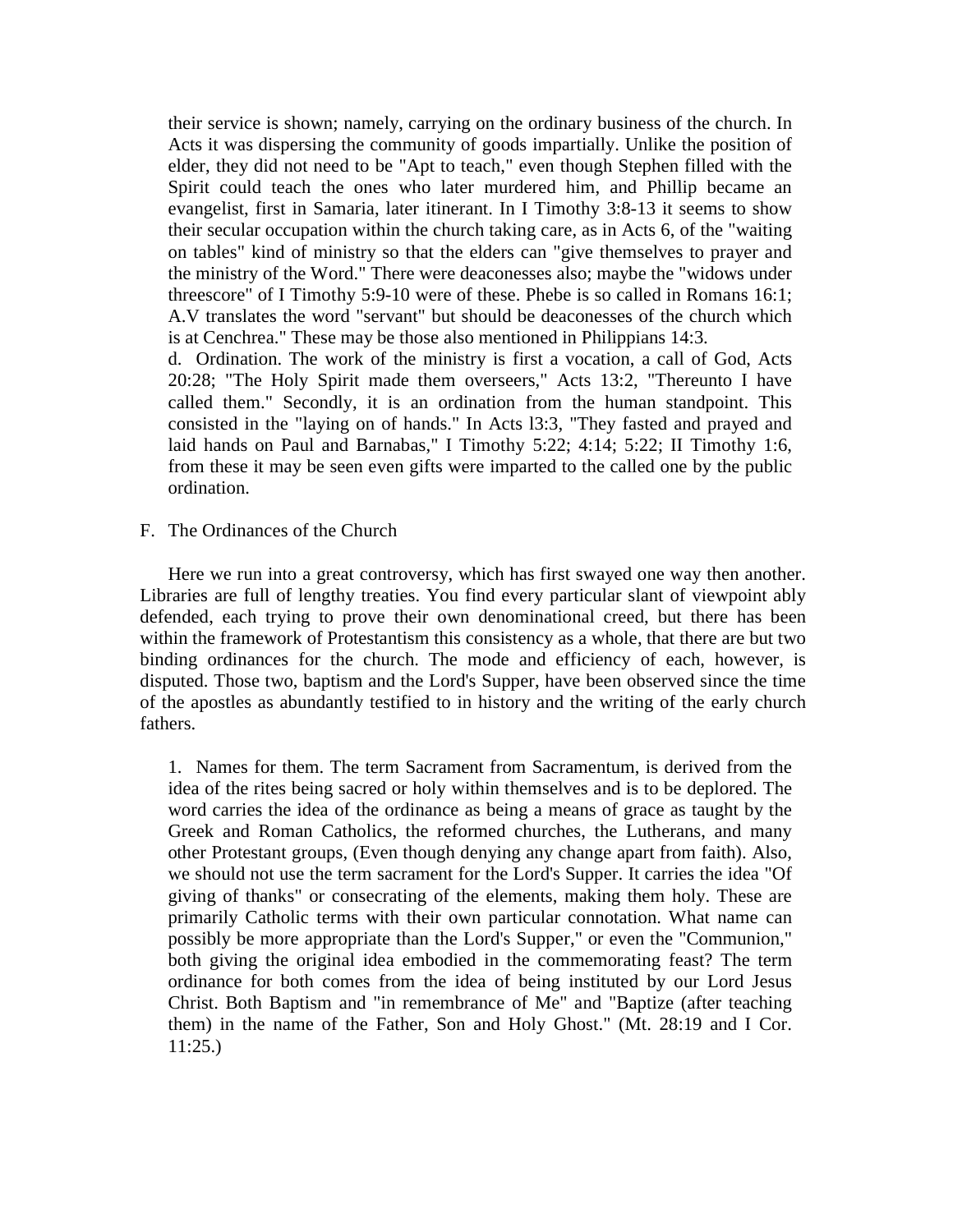2. Number of them. We have seen the common number throughout the church's history has been two, but ether groups have varied the number. The Roman Catholic and the Greek Catholic agree on the number 7. The Catholic Church by its pretended infallibility set the figure at seven at the council of Trent and anathematized all who make them more or less than seven. These supposedly are sanctifying all of life:

- a. Baptism Sanctifying entrance to life.
- b. Confirmation Sanctifying adult life.
- c. Penance Sanctifying the life of daily sin.
- d. Eucharist Sanctifying life itself.
- e. Orders Sanctifying legitimate authority.
- f. Matrimony Sanctifying the churches laws of continuity and increase,
- g. Extreme unction Sanctifying the departure from this life.

 There are many sects who make a third ordinance - Foot-Washing. There are others who do not have any ordinances - such as the Salvation Army, who believe that they are of no more binding nature than foot- washing. General Booth stated, "We teach our soldiers that everywhere they break bread they are remembering the broken body of the Lord and every time they wash the body, they are to remind themselves of the cleansing tower of the blood of Christ and of the indwelling Spirit." The Society of Friends also does not regard the ordinances, but considers that Christ's command was fulfilled by the inward baptism of the Spirit. Norman Fox, in his book, *Christ in the daily Meal* contends that every meal is the "Lord s Supper."

 The extreme dispensationalist, or ultra dispensationalists, is of two schools of thought. Many deny that there are any ordinances, denying both the Lord's Supper and Baptism. Then there are those like Cornelious Stam, who denied water baptism but would retain the Lord's Supper. His argument is that Baptism is only once while the Lord's Supper is continually. He fails to see the significance of each. Baptism is always in aorist tense, as past and one with. Paul speaks of our being buried with Christ, dead with Him, as final and finished. The Lords Supper, however, is perpetual since we daily partake of His life, but both are typical of our living union with Christ.

 3. Efficiency of them. The very idea of calling them "sacraments" carries the idea of the rites as a means of grace. The saving efficiency of the sacraments is known as sacramentarianism. In its extreme it is taught in the Catholic Church and carries the idea of priesthood as in the Old Testament with sacradotal powers, a teaching contrary to the New Testament. Here is why the Catholic Church requires infants to be baptized immediately, within eight days as a rule; it can be the only grounds for infant baptism at all. Here is why the reform churches, Presbyterianism, Lutherism, etc., teaches infant baptism and call it a sacrament. In the Catholic Church, as in all Cambellite churches and the Lutheran church, Baptismal regeneration is taught. John Calvin taught it in his Institutes of Religion, and most of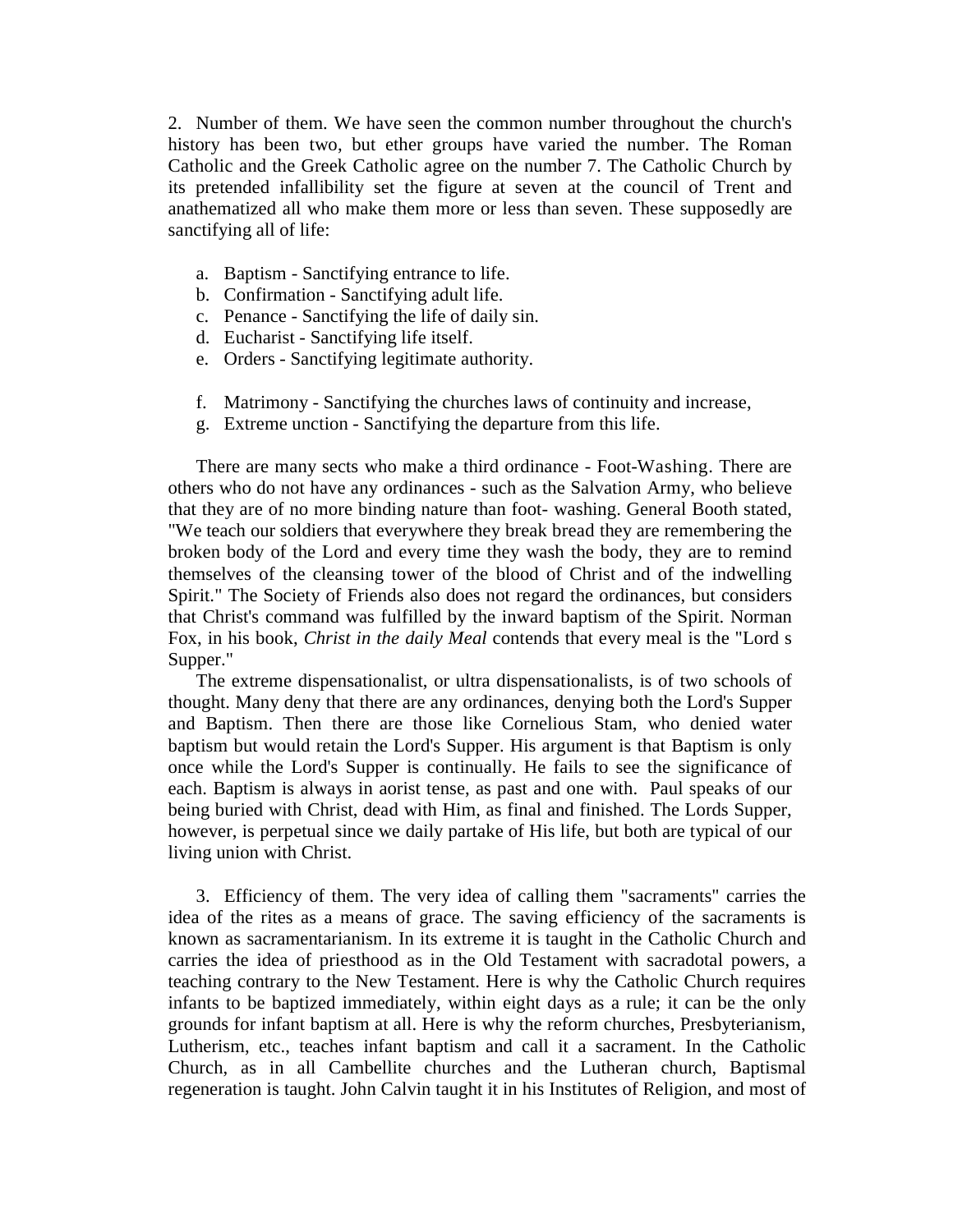his followers so teach but with mitigating additions. Foster, (Cumberland Presbyterian) in his *Systematic Theology* teaches that there are a number of meanings to regeneration, some meaning the same as "joining the church," and that secondary meaning is the signification of the Sacrament of Baptism, while Saving Regeneration is not in the Sacrament, non-confined only to the Sacrament as taught in Catholicism and church of Christ.

 The Baptist church follows the Remonstrants and Zwingli, etc., in the true teaching of Baptism as but a signification, an outward rite, "a token of his previous entrance into a communion of Christ's death and resurrection, in token of his regeneration through union with Christ," Strong, P.931, Vol. 111, an outward sign or symbol or rite of an inner work already accomplished.

 As to the Lord's Supper, the Catholic Church, always the extremist since it follows confessedly the dictates of man rather than God, through its teaching of Transubstantiation, or the consecrating of the Mass by the Priest into the Sacred Host, the wafer into the literal body of Christ, and the wine into the literal blood of Christ. They continually speak of the weekly sacrifice of Christ. No faith is needed, but a physical partaking of Christ through the mouth. This has led them to their idolatry of worshipping the elements as the real Christ - the sacred host, (Adoration of the Mass).

 Lutheranism is as bad with its consubstantiation - Christ doesn't literally become the Bread and wine but is with and in them like the heat is in the iron but not a part of it. Martin Luther could not accept Transubstantiation, but substituted one as bad in Consubstantiation, called Ubiquity. They, like the Catholics, take literally the words, "This is my body, this is my blood." Matthew 26:26. Martin Luther taught "The real body of Christ is distributed, eaten and masticated by the teeth," whether the one eats is a believer or unbeliever; this is common with Catholicism also. Almost all of Protestantism adheres to some kind of sacramental value in both ordinances. The shorter Westminster Catechism, Question 92 - "Sacraments are to signify, seal, and exhibit unto those that are within the covenant of grace, the benefits of Christ s meditation." Hodge says, "Exhibit here means to confer," p, 500, Vol. 3; so did Shedd, the Presbyterian on infant baptism, "The infant of a believer is born into the Church as the infant of a citizen is born into the state. A baptized child in adult years may renounce his baptism, become an infidel, and join the synagogue of Satan, but, until he does this, he must he regarded as a member of the church of Christ; these are called by the reformed church of America, "Covenant children."

 The Arminians churches, the Baptist churches, and many fundamental independent groups and teachers have strenuously adhered to the truthfulness of the ordinances as non-sacramental, but as only symbols or signification of inward spiritual truths and realities, this we shall see later.

## 4. Nature and Observance of the Ordinance

#### a. Baptism

 The church in general has accepted for 2,000 years the command of Christ as given in the "Great Commission" as binding upon the church and carries the same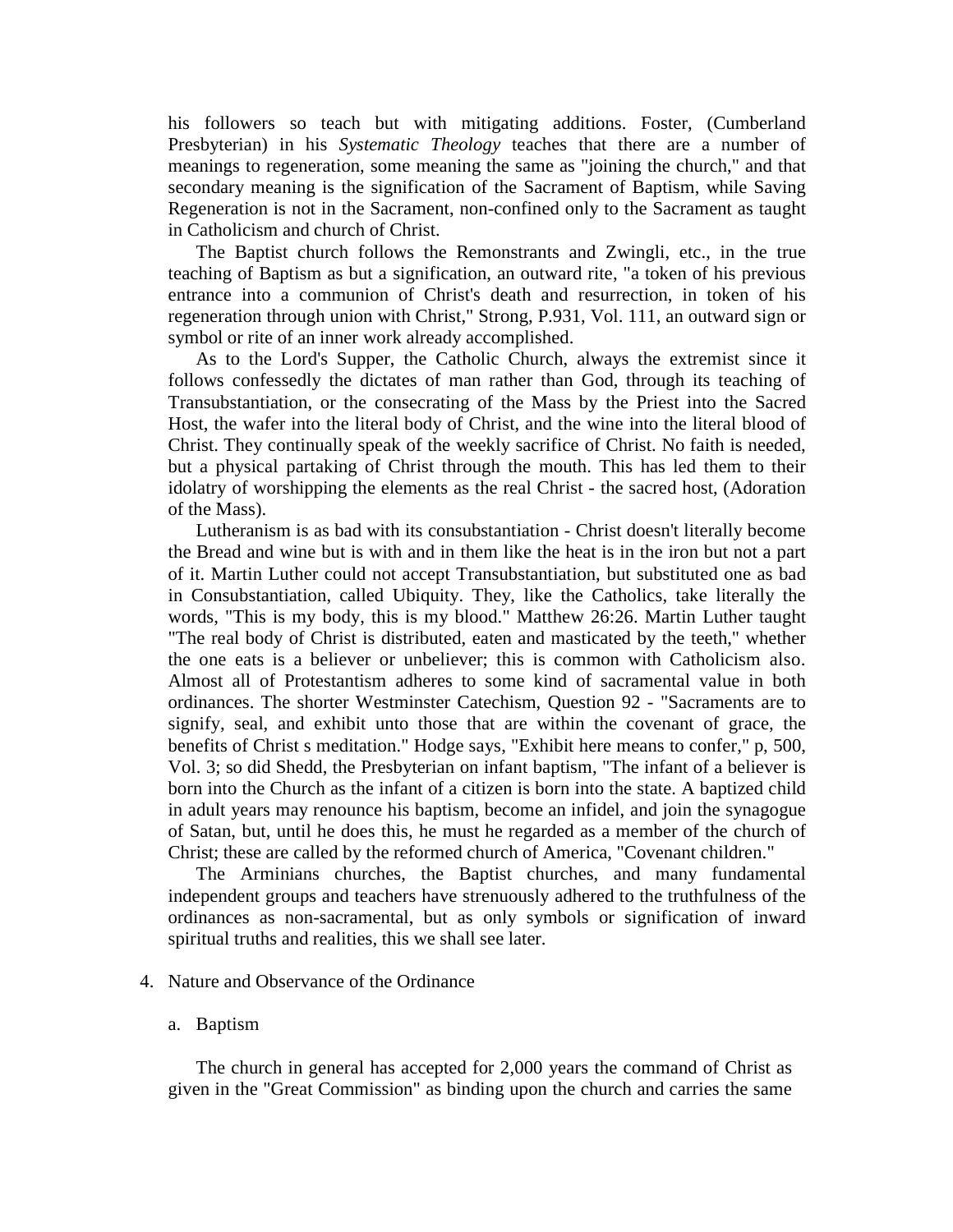imperative as the Lord's Supper. If they have been wrong and it is left for a very few here at the end of the age to arise and say they were all mistaken, the burden of proof rests with the few who claim a new light. The great commission of Christ is post- resurrection instruction for His church; to say that it is Jewish only, as Stamm and the ultra-dispensationalists do, is foolishness. What about His command "Go ye into all the world and preach the Gospel to every creature, teaching all nations to observe all that He had commanded them and to Baptize them in the Name of the Father, Son and Holy Ghost," Matthew 28:19-20 and Mark 16:16; and His "Ye shall be my witnesses in Jerusalem and unto the uttermost parts of the world," Acts 1:8. These go too far beyond the bounds of the Jewish nation to be Jewish only. The fact of Baptism as an ordinance of the church is further attested by Paul's reference to and explanation of it in Romans 6:3-5.

 Furthermore, the very fact that Paul baptized, I Corinthians 1:12-17, and explained its significance shows it to be the ordinary ordinance and custom of the church. The widespread usage of the disciples of the Apostles, as attested abundantly in their writings, shows it to be firmly established in the church in the first and second century after Christ. The nature of it has been contested vehemently but not its validity, but no more than the very sacrifice of Christ and every other important doctrine.

### 1.) The Mode of Baptism

 The ones who contend for sprinkling would make baptism only a revamped Old Testament washing for purification. They fail to see the utter newness of every church thing. The mode must be immersion, not aspersion. Thayer says baptism - to dip, to immerse, to sink, and submerge, (No lexicon I have ever seen gives sprinkling, or to pour, as meaning of the Greek word). See the circumstances where baptism is administered, "coming up out of the water," Matthew 1:10; "And John also was baptizing in Aeon near to Salim, because there was much water there," John 3:23; "And they both went down into the water both Philip and the eunuch, and he baptized him, Acts 8:28-29. The very argument of washing by the sprinklers is turned against them by Trench on the synonyms, "Louw, always means the bathing of the whole body, not a part," and we shall see by the very nature of Baptism, i.e., Paul's explanation of it.

2.) The symbolism or meaning of Baptism. This we gather primarily from Paul's writings, as to be expected, since he is the great revelator to the church. This we find in Romans 6:3-10. Spiritually the believer, the very second he believes in Christ, is reborn of the Spirit of God, and is baptized by the Spirit into the Body of Christ, identified with Him in death and resurrection so that he is dead and risen from the dead, In public baptism, the believer gives public testimony outwardly to this inner truth, not to be saved but that he is saved. If he comprehends this then by faith, he can hold this public funeral service over the old man, and by faith rise in newness of life,

 Baptism is the Christ-appointed sign or symbol given as public confession to a truth already accomplished within the believer, to be only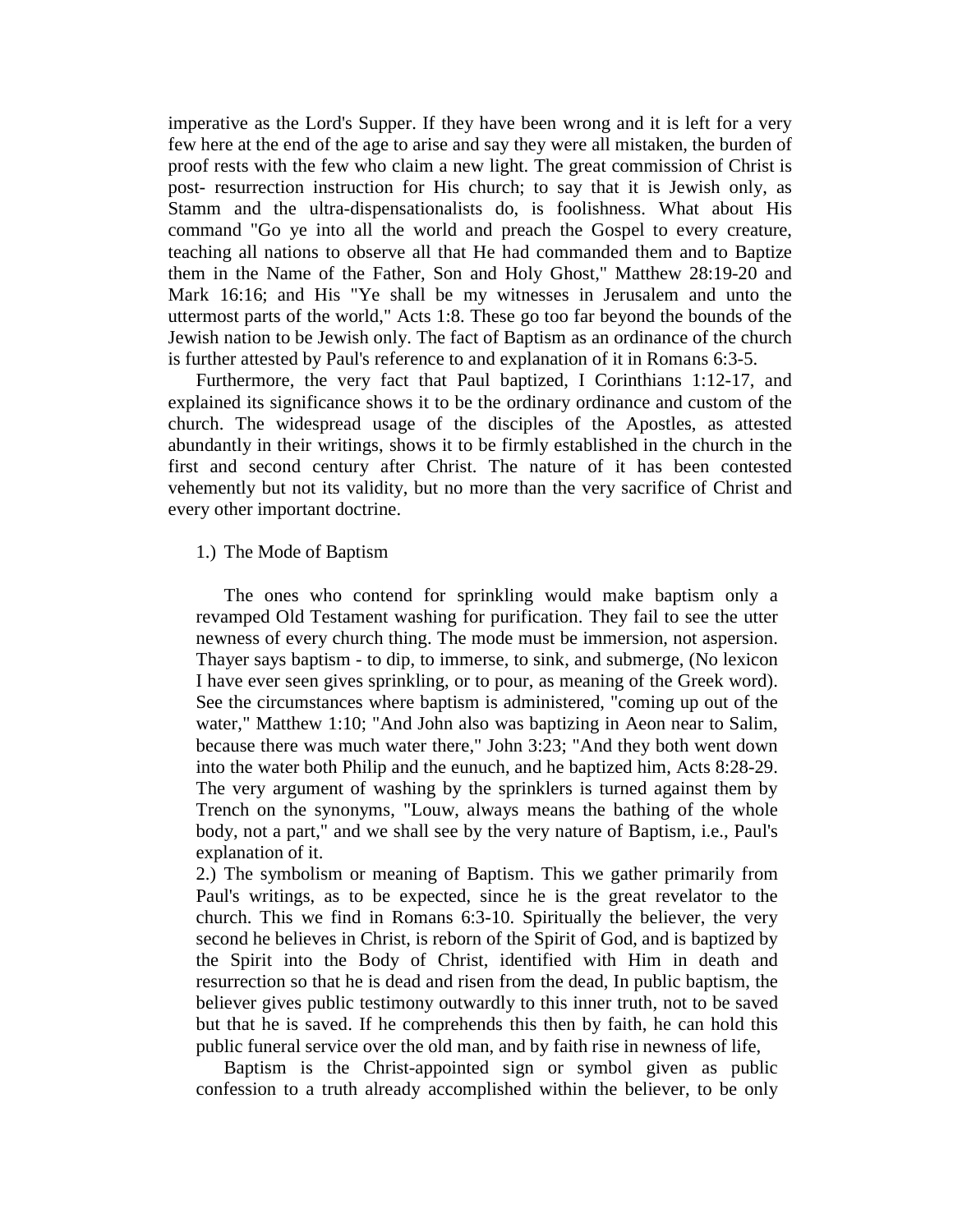once administered since it is only once true historically. Note in Romans 6 the signification - The Believer is "buried with Him by baptism," shows that it both has to be water baptism, buried and the mode immersion. Vs. 5 further shows water baptism, "Likeness of His death;" also I Peter 3:2l, further, coming up out of the water is likened by Paul to resurrection from death. As Christ didn't stay dead, neither do we; we "walk in newness of life." Compare Colossians 2:12, this "buried" cannot be only the baptism with the Spirit which would not carry any such idea as burial. Baptism symbolizes the believers union with Christ in death and resurrection. I am forever dead, crucified with Christ, but, nevertheless, I live, yet not I, but Christ lives in me.

3.) The subjects of baptism, negatively - Not sinners, (This the baptismal regeneration folks do), Not infants - Ditto; Positively - Those who believe, Those who consciously voluntarily believe on the Lord Jesus Christ as Saviour, Mark 16:16, "He that believeth and is baptized; -" Belief first, then baptism, and Matthew 29:19-20, "Disciple all nations, then Baptize;. Acts 2:37, "Repent and be baptized;" Acts 8:l2, "And when they believed Philip preaching good tidings concerning the kingdom of God and the Name of Jesus Christ, they were baptized," Cf. Acts 19:9; and the house of Cornelius, Acts 10:47, "Can any man forbid the water, that these should not be baptized, who have received the Holy Spirit as well as we;" Galatians 3:26-27, "For ye are all Sons of God, through faith in Christ. For as many of you as were baptized into Christ did put on Christ."

#### b. The Lord's Supper

 Some New Testaments names, "Communion," I Corinthians 10:16; "The cup of blessing," I Corinthians 10:16; "The Lord s table," I Corinthians 10:21; "The Lord's Supper, I Corinthians 11:20; (I like this best, "This do in remembrance of me"); "Breaking of bread" from the book of Acts 2:42, Acts 20:7, and I Corinthians 10:16. It is instituted by Christ: Luke 22:l9; I Corinthians 11:23-25. (Paul receives directly from Christ the order of it.)

 It is the only Christian worship that has the form all laid out for us showing the importance Christ Himself placed upon it. He knew the very shortness of our memories, the need of a reminder, of what His grace has done for us, of our communion with Him now, of His own Self as with us, and of His coming again; "This do in remembrance of me, and Ye do show forth the Lord's death till He come." We have already seen how theologians have corrupted it by all kinds of charges and misinterpretations, and like the Corinthians, partaken of it unworthily. To wrap it up in too much ritualism and sacredotalism, to be too taken up with forms and manners is to set at naught the Lord's Table, and miss the whole of its real meaning. In the three times Paul deals with the Lord s Supper we find wrapped up all the real significance of the supper. All three are found in I Corinthians; he seems to be the only apostle to refer to it outside of the History in Acts by Luke; the love feast or Feast of Charity, as in Jude, is not the sane feast.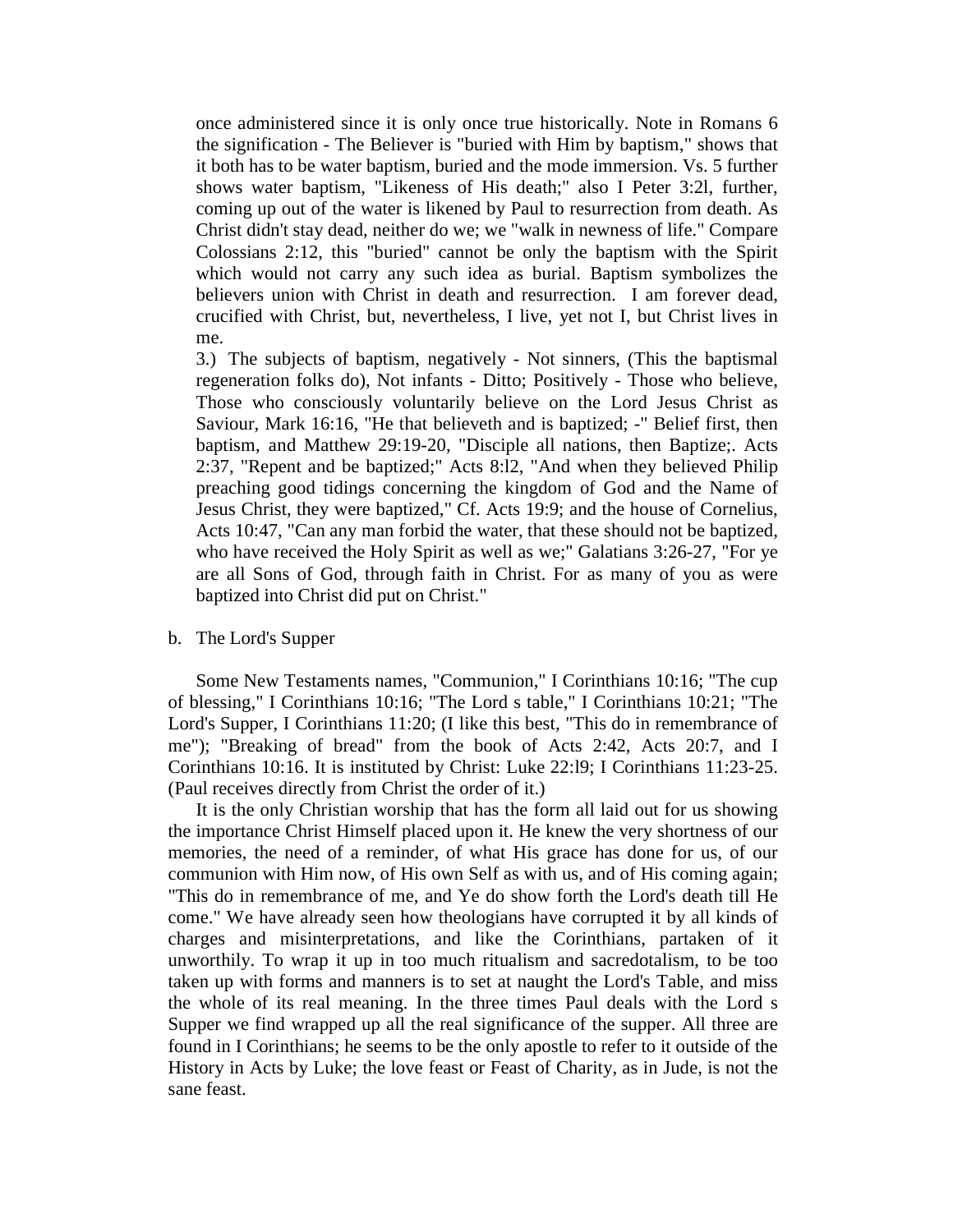1.) I Corinthians 5:18, here it is in relation to cleansing. The Blood is emphasized. The purging out of the leaven, because Christ our Passover is sacrifice for us, "This is my blood, shed for the remission for your sins;" In the context, there was the guilty party in Corinth, and the church unashamedly condoning his awful sin - Purge it out; then in verse 8, malice and wickedness; have sincerity (no duplicity); have truth - doctrinally pure. This agrees with the closing warning in chapter 11 - examine or judge ourselves; no leaven and Lamb at the same table; no sin and supper at the same time. We see it also in Chapter 10, not table of the Lord and demons. There is great blessing for the saint partaking of the Lord' supper who judges himself and discerns the Lord's body.

2.) I Corinthians 10:16-22, Here Bread is emphasized, as Blood is in Chapter 5, because here the sharing of His life, the communion of the body of Christ (Lit. means ''the joint participation of His Body"). Here we have the fellowship of the saints and with Christ, the one Loaf as in Chapter 11, "Ye do show forth the Lord's death," public manifestation or displaying. At the Lord's Table all difference of rank, opinions, and party lines should disappear - the oneness of His body, the one Loaf should both be felt end manifested. Here the highest point of communion or oneness with Him is at the Lord's Table, so "Cup of blessing," eulogies the blessing of Him, elevated thanksgiving. Here our hearts would go out in blessing His Name and Being for all His Grace, etc. Here we should forget our wants, asking, wishes, and commune with Him.

3.) I Corinthians 11:17-34. Here Paul's primary teaching is of commemoration or remembrance of Christ. This is seen in both the bread and the cup, "This do in remembrance of me," Vs. 24-25, as the cleansing or purging is linked with the blood in Chapter 5, and communion is linked with the Bread or Loaf in Chanter 10, remembrance is linked with both in chapter 11, so it is "The Lord's Table," The "Lord s Supper," He is to be the center of our thoughts, communion, and attention, "This do in remembrance of me." As in Luke 22:19, the soul should be occupied with Him alone at His Table, discerning His Body broken for us; His blood shed for us; His wonderful love for us in glory now, His preciousness unto us who believe, lest the soul should be too occupied with the blessing He gives and forgets the Blesser, Himself. It is reiterated three times, "Remember me", especially at "My Table." It is the only observance totally taken up with Him alone, a memorial service, not preaching, not singing, praying, or asking, just remembering Him. If you fail to do that, you disappoint Him.

a.) The Time. "As often as ye eat this bread and drink this cup," I Corinthians 11:26, but the word signifies often, not once a year; but no stipulation as to how often.

b.) The Symbolism. "This is my body which is broken for you," I Corinthians 11:24. As the bread is partaken and assimilated, His life